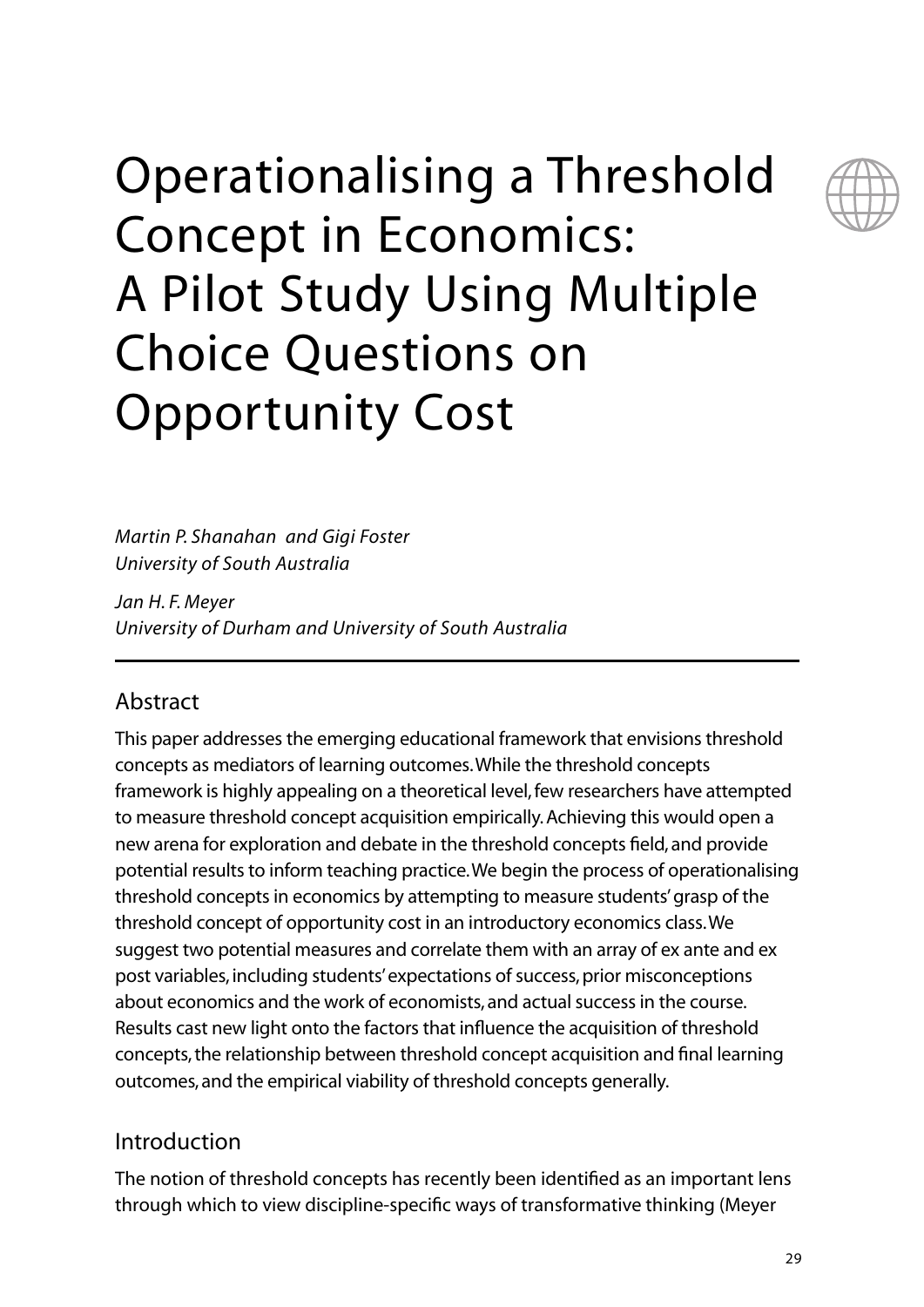and Land, 2003). One metaphor for the idea of the threshold concept is that it is a portal, which, when crossed by the learner, grants access to a previously inaccessible or transformed way of thinking. Meyer and Land (2003) have argued that a threshold concept is likely to be: (i) integrative, in that it exposes the previously hidden interrelatedness of phenomena; (ii) transformative, so that once understood, it produces a significant shift in the perception of the subject; (iii) potentially irreversible, such that once acquired it is likely to permanently alter the student's perspective, potentially to the extent of transfiguring the identity of the student; and (iv) potentially troublesome. More recently, within the discipline of economics, the idea of opportunity cost has been identified as a threshold concept (Shanahan and Meyer, 2006).

The present paper examines variation in students' acquisition of opportunity cost at an individual level. It uses a relatively simple adaptation of a common assessment methodology – multiple choice questions – to examine whether variation in students' acquisition of opportunity cost, as a threshold concept, can be detected and evaluated through such questions. Our aim is to advance the debate on threshold concepts by offering the first empirical evaluation of students' acquisition of opportunity cost.We also exploit a detailed data set to explore the correlation of a variety of student-level factors and apparent academic success with the acquisition of the threshold concept of opportunity cost.

## Theoretical foundation: the threshold concept of opportunity cost

Within the discipline of economics, one threshold concept is opportunity cost.This concept, which attempts to shift students' thinking to consider the value of the next best (rejected) alternative when making a choice, is generally taught in the first weeks of most introductory courses.The transformative effect of this concept is outlined in Meyer and Land (2003: 414–415):

…opportunity cost captures the idea that choices can be compared, and that every choice (including not choosing) means rejecting alternatives. A student who has a good grasp of this concept has moved a long way toward breaking out of a framework of thinking that sees choices as predetermined, or unchangeable.They have also moved toward seeing [at least] 'two sides' of every choice, and in looking beyond immediate consequences, and even just monetary 'costs' towards a more abstract way of thinking [about human behaviour].

Thus to quote Eatwell *et al.* (1998: 719):

Opportunity cost, the value placed on the rejected option by the chooser, is the obstacle to choice; it is that which must be considered, evaluated and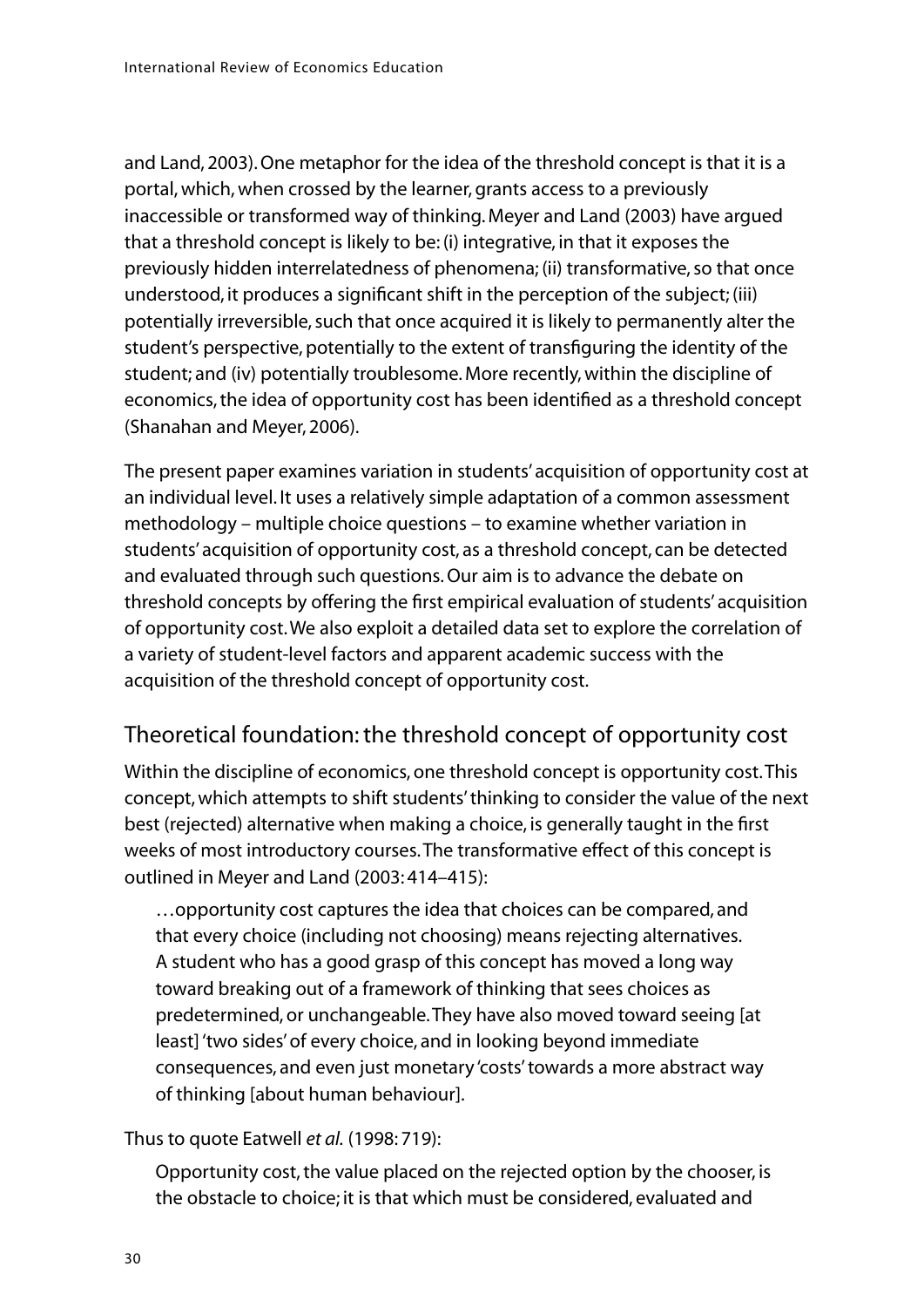ultimately rejected before the preferred option is chosen. Opportunity cost in any particular choice is, of course, influenced by prior choices that have been made, but with respect to this choice itself, opportunity cost is *choiceinfluencing* rather than *choice-influenced* (emphasis in original).

Thus, if 'accepted' by the individual student as a valid way of interpreting the world, it *fundamentally changes their way of thinking about their own choices, as well as serving as a tool to interpret the choices made by others*.

There has been only limited work that tries to link theory on threshold concepts to concrete measures. One attempt to operationalise the acquisition of understanding about opportunity cost as a threshold concept appears in Shanahan and Meyer (2006).That paper explores the variation among students in opportunity cost understanding in light of the notion of 'trouble- some knowledge', after Perkins (1999), as applied to threshold concepts.The present paper builds on this earlier work in exploring variation in students' acquisition of understanding of opportunity cost via analyses of responses to multiple choice questions.We take the step from theory to empirics by exploiting answers to conventional multiple choice questions to measure the acquisition of understanding about opportunity cost.

It should be noted that 'opportunity cost' as a threshold concept is not generally recognised as an independent entity within the analytical discourse of economics. On the contrary, Davies and Mangan (2007) explicate the existence of a web of interconnected threshold concepts within economics. It remains true, however, that 'opportunity cost' initially 'comes into view' for students as a discrete concept. Davies and Mangan (2006) furthermore argue that, within economics, there may exist personal concepts (economically-oriented perspectives on everyday life) and procedural concepts (ways of practising or articulating economics) that surround the discipline-based threshold concept of opportunity cost.Variation in students' liminality (the term coined in Meyer and Land (2006) to describe variation in the 'threshold state' of acquiring a given discipline-based threshold concept) may be dependent upon their acquisition of these other types of concepts. Failure to articulate an understanding of opportunity cost may therefore be because the necessary supporting concepts (either personal or procedural) have not been sufficiently acquired by students to enable them to acquire, or express, a disciplinebased concept.This insight is also potentially consistent with previous work that has revealed a correlation between variation in economic misconceptions and measured student outcomes (Shanahan and Meyer 2003).To the extent that there is a negative association between students' acquisition of threshold concepts and their economic misconceptions, a greater understanding of students' liminality in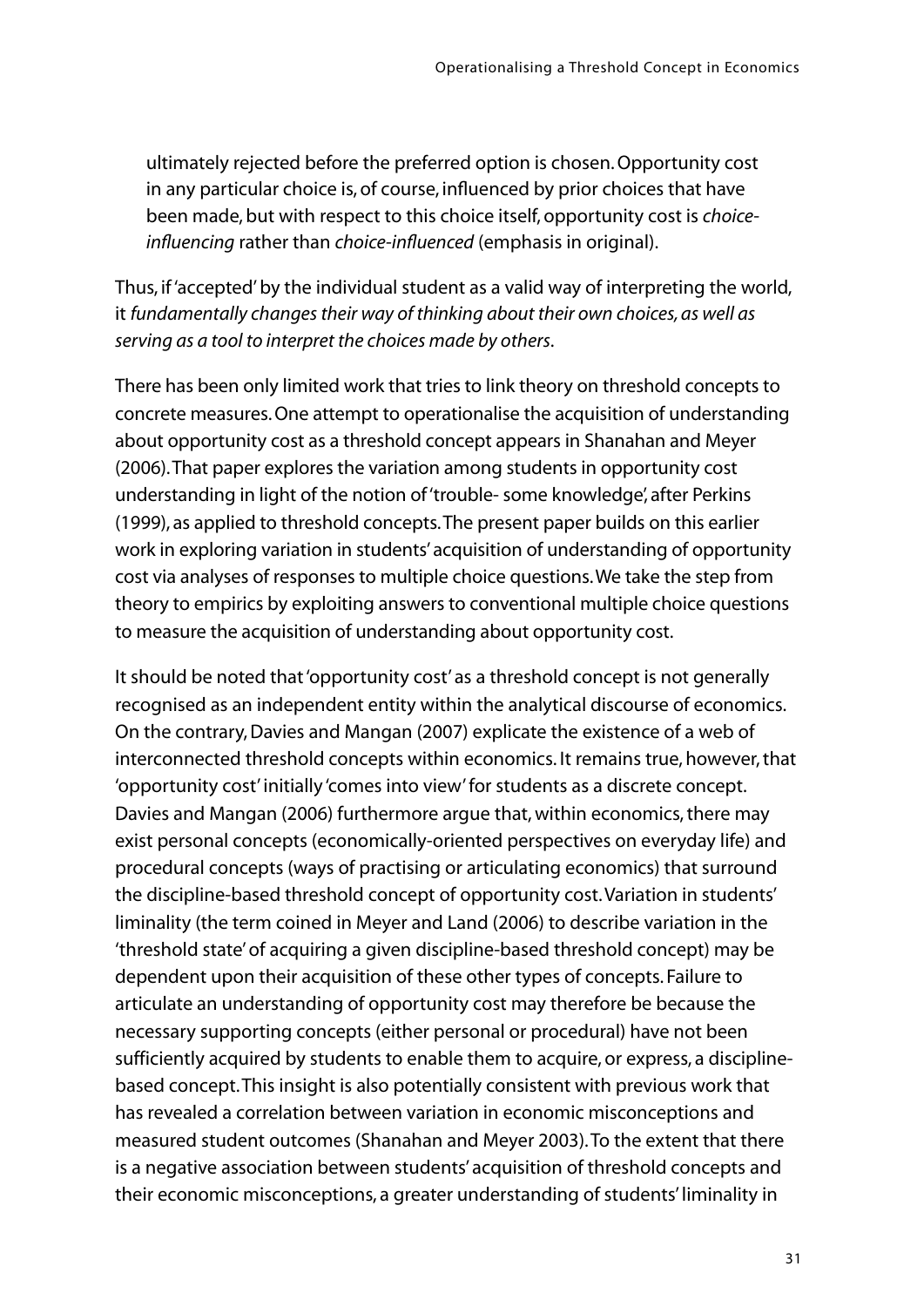threshold concepts may enhance our understanding of the factors underlying students' acquisition of economic misconceptions.

With this caveat in mind, we base our key measures of threshold concept acquisition on information that is often available to teachers in introductory microeconomics: students' answers to multiple choice questions on opportunity cost that appear as part of the normal assessment in the course. At this initial stage of assessing threshold concepts, it was not possible to create, evaluate and apply questions solely designed to detect variation in students' state of liminality (*a la* Meyer and Land, 2006); nor is it yet possible to measure directly students' acquisition of procedural or personal concepts relevant to opportunity cost. Our work represents a first attempt to develop mechanisms for measuring a student's grasp of opportunity cost from the perspective of examining it as a threshold concept.

One criticism of using multiple choice questions in such research is that they are generally not sufficiently sensitive to detect small differences in the degree of acquisition of a concept such as opportunity cost.Two responses follow. First, the sophistication and quality of multiple choice questions is determined by the ingenuity of the assessor.While it is difficult to construct multiple choice questions that assess deeper levels of in-depth understanding (and by implication, acquisition of threshold concepts), it can be done (e.g. Buckles and Siegfried, 2006).1 Of note, earlier attempts to detect these reasons using students' written work have been hampered by some students' skills in written English (Shanahan and Meyer, 2006). Multiple choice questions at least partly remove this barrier, as they do not require students to compose answers, but merely to recognise the correct alternative.

Second, and importantly, multiple choice questions remain a frequently-used method of assessment in economics, particularly in large courses (Becker and Watts, 2001). Developing multiple choice questions that can detect students' acquisition of threshold concepts can therefore be an important and powerful way of making the theory of conceptual thresholds accessible to teachers, so that ultimately, students in university courses may benefit.

In the present paper, we rescore students' responses to a selection of pre-existing multiple choice questions that are used in normal course assessment and are relevant to opportunity cost (see Appendix A).We then use levels and differences in students' rescored responses to these questions to measure the stock and growth, respectively, of opportunity cost understanding. Our rescoring procedure is an attempt to create measures of threshold concept acquisition that are sensitised to different degrees of student comprehension (liminality) of the basic concept, through the creation of what we hope is meaningful variation.We explore the conditional and unconditional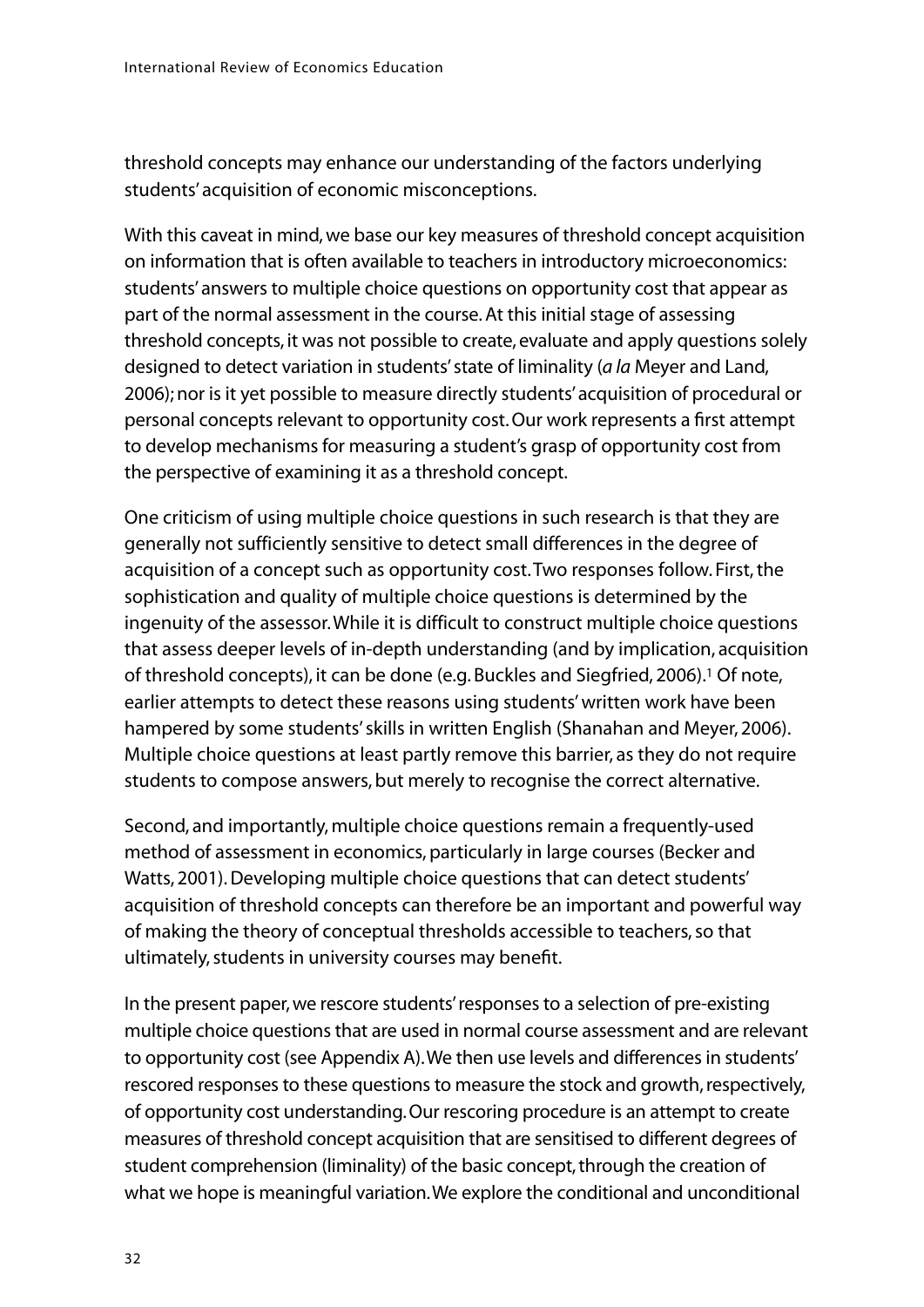associations of our measures with students'background characteristics, expectations of success in the course, prior misconceptions about economics and the work of economists, and actual success in the course.

Our approach is clearly limited by the original intent of the questions on which we base our measures of opportunity cost acquisition. For this reason, we anticipate that our final results, while based on variation in student responses, will not be as sensitive as we would like to the type of variation in liminality required to assess individual student's progress in acquiring a threshold concept. Nonetheless, our study represents a first pass at empirically operationalising the notion of threshold concepts in a manner that could make the notion accessible and relevant to teaching practice. Our efforts are intended to highlight the most pressing requirements for such a translation of theory into practice to be successful, and to give rise to suggestions for future work.

# Empirical design

The University of South Australia (UniSA) is a public university with approximately 30,000 students and 2000 staff, whose main campuses are located in Adelaide, South Australia.The Division of Business represents approximately one-third of the university.Within this division, all students undertake a core of business-related courses in their first year before studying more specialised programmes. One course (of eight) taught to full-time students in their first year is Economic Principles.This course is taken by most students in their first semester, although it can also be taken in the second year or later in some programmes. In 2005 it was designed as a first-year microeconomics course whose principal text was an Australian adaptation of the introductory American textbook by McConnell.

Face-to-face delivery of this course consists of two hours of lectures and a 1.5 hour tutorial per week.To better service the large number of students enrolled, the same two-hour lecture is presented twice in a given week, and students are assigned to one of those two lectures, as well as to one tutorial. Approximately 700 students typically enroll in the course in the first semester of every academic year, of whom approximately 85% are Australian and 15% are international students. Small group work is emphasised in tutorials, with typically 2–4 people per group and the total number of students per tutorial around 25. During the semester in which we collected our data, there were 30 tutorial groups, taught by 11 different tutors, and somewhere between 400 and 700 students observed to be participating in the course at any given point in time. A more detailed discussion on attendance and attrition appears later.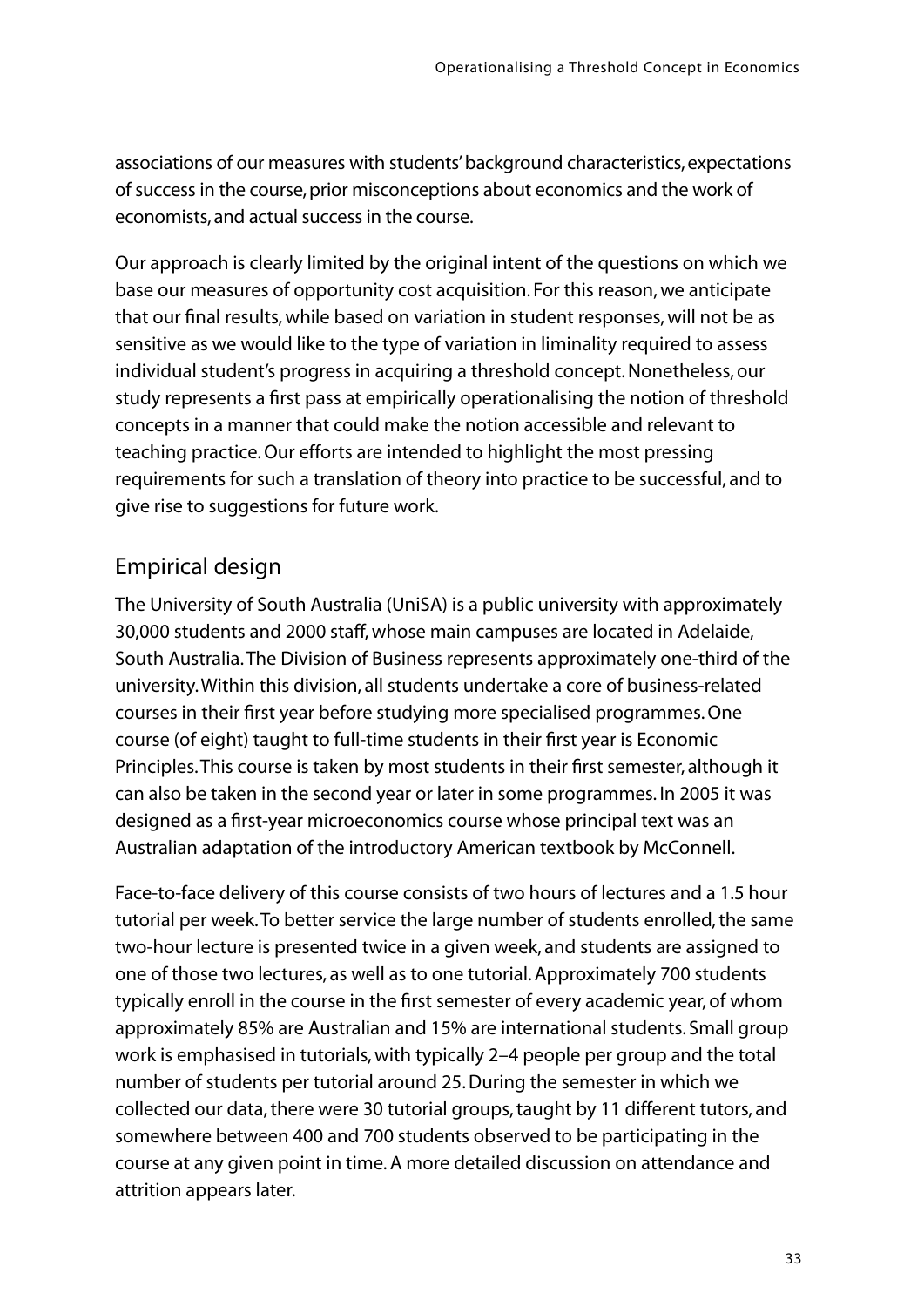There are several components of formative and summative assessment in the course. Individually, students must respond (for credit toward their final course mark) to a series of statements referred to as the 'Reflections on Learning Inventory (RoLI)' which is designed to help students become aware of and improve their metalearning capacity (Shanahan and Meyer, 2003). One element of this inventory includes three scales, each based on five statements taken from previous students, about what they think economics is, their perceptions about the role of market forces in determining prices, and what they believe economists do.These statements are designed to detect variation in students' perceptions of these three economics-specific conceptual dimensions. Students respond to each statement on a five-point Likert scale and their responses are tallied.These responses form the basis of three measures in this paper:'economic misconceptions,''market forces,' and 'perceptions of economists'. (A more detailed analysis of these scales, their meaning and their statistical reliability is presented in Shanahan and Meyer (2001a) and Meyer and Shanahan (2002).) A number of other questions regarding students' background and preferences are also included on the RoLI.

At the time they complete the RoLI, students also must individually complete an on-line questionnaire, which consists of 40 multiple choice questions assessing students'understanding of economics: the 'Test of Economic Literacy' (or TEL). Versions of this test have been used elsewhere to measure economics understanding (Beck and Krumm, 1991; McKenna, 1994; Whitehead and Halil, 1991).2 Of particular concern with the use of this instrument for our purposes is that the TEL, while it has construct validity in assessing core concepts, was not constructed to assess students' grasp of threshold concepts.Two responses to this concern follow. First, given the content- and discipline-specific context of first-year economics, there is likely to be a good deal of overlap between the theoretical properties of opportunity cost as a threshold concept and the content of the TEL questions regarding opportunity cost. As a first approximation, students' responses to the TEL questions on this concept, as these questions are so basic and general, are likely to capture some of the variation in students' acquisition of opportunity cost as a threshold concept. Second, questions designed specifically to detect dimensions of threshold concept acquisition for individual threshold concepts remain to be written. Given the measurement error resulting from the fact that the questions posed in the TEL may not map perfectly into the theoretical definition of what it means to have acquired the threshold concept of opportunity cost, our results may be biased towards zero. As our study is a pilot project, and as no alternative presently exists to measure students' acquisition of the concept of opportunity cost in the field, we believe it is still valuable to proceed using a nonpurpose-built instrument such as the TEL.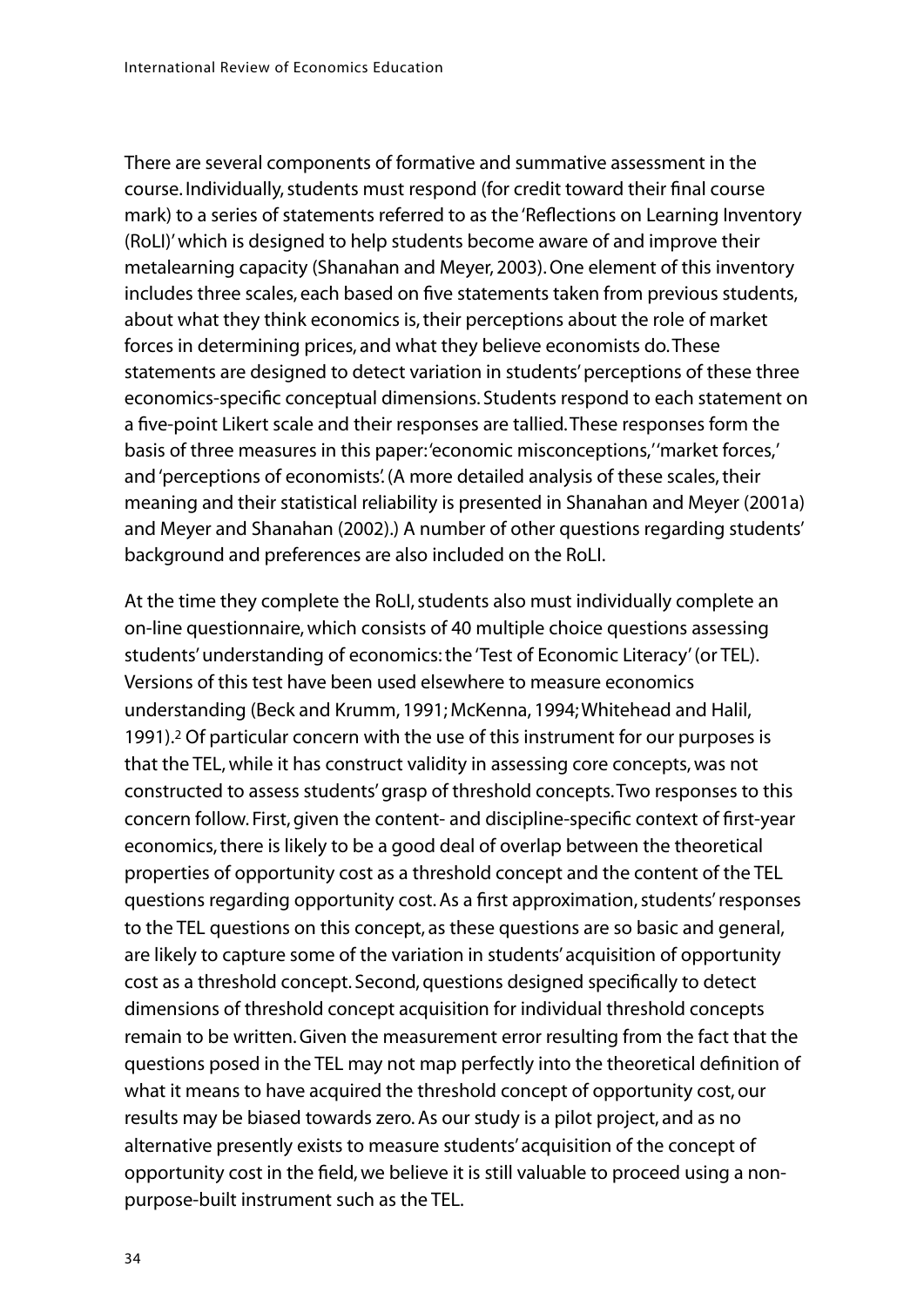The RoLI and TEL are both completed in the first two weeks and again in the final two weeks of the 13-week semester.There are two additional pieces of continuous assessment that students complete individually (take-home assignments) and one method of groupwork- based continuous assessment (weekly quizzes in tutorials). The final piece of assessment is an end-of-semester, closed-book examination.

## Data

In our data, we observe the following variables. First, students' scores on both iterations of the TEL are available, broken down by question. As we discuss below, we use the overall score on the TEL; a partial score that excludes those questions relating to opportunity cost; and a partial score including only those questions that relate to opportunity cost.

From both iterations of the RoLI, we observe the following: students' responses regarding prior misconceptions of economics and economists' work; the strength of their views about markets; how well they expect to do in the course; whether English is their first language; whether any family members went to university; the highest level of mathematics they have undertaken previously; whether they have studied economics elsewhere; and whether they like mathematics.

From course records, we observe students' tutorial quiz answers for five of the 13 weeks of the semester; their final exam scores (broken down by section); and the final percentage they earned in the course.The last is a weighted sum of their scores on all the assessment items, as follows: RoLI completion, 5% (2.5% towards students' marks were given upon completion of each iteration of the RoLI, regardless of the answers provided); tutorial quizzes, 15%; individual assignment 1, 10%; individual assignment 2, 10%; and final exam, 60%.We also have information on the tutor, the size of tutorial, the day of the week and time of day that the tutorial was held, and which of the two lectures the student attended.

We also observe extensive student-level background information that is drawn from UniSA's student record files, including birth date, sex, citizenship status, method of admission to university (e.g. direct from high school, transfer from another institution, etc.), course load, part-time or full-time student status, home state, and university programme (e.g. accountancy, management, international business, etc.).3

Column 1 of Table 1 (Panel A) shows the number of students in successively restricted subsamples of our data set. Given the fluidity of student numbers in the first few weeks of the semester caused primarily by late or initially erroneous enrolments, we use two early enrolment measures as indicators of initial student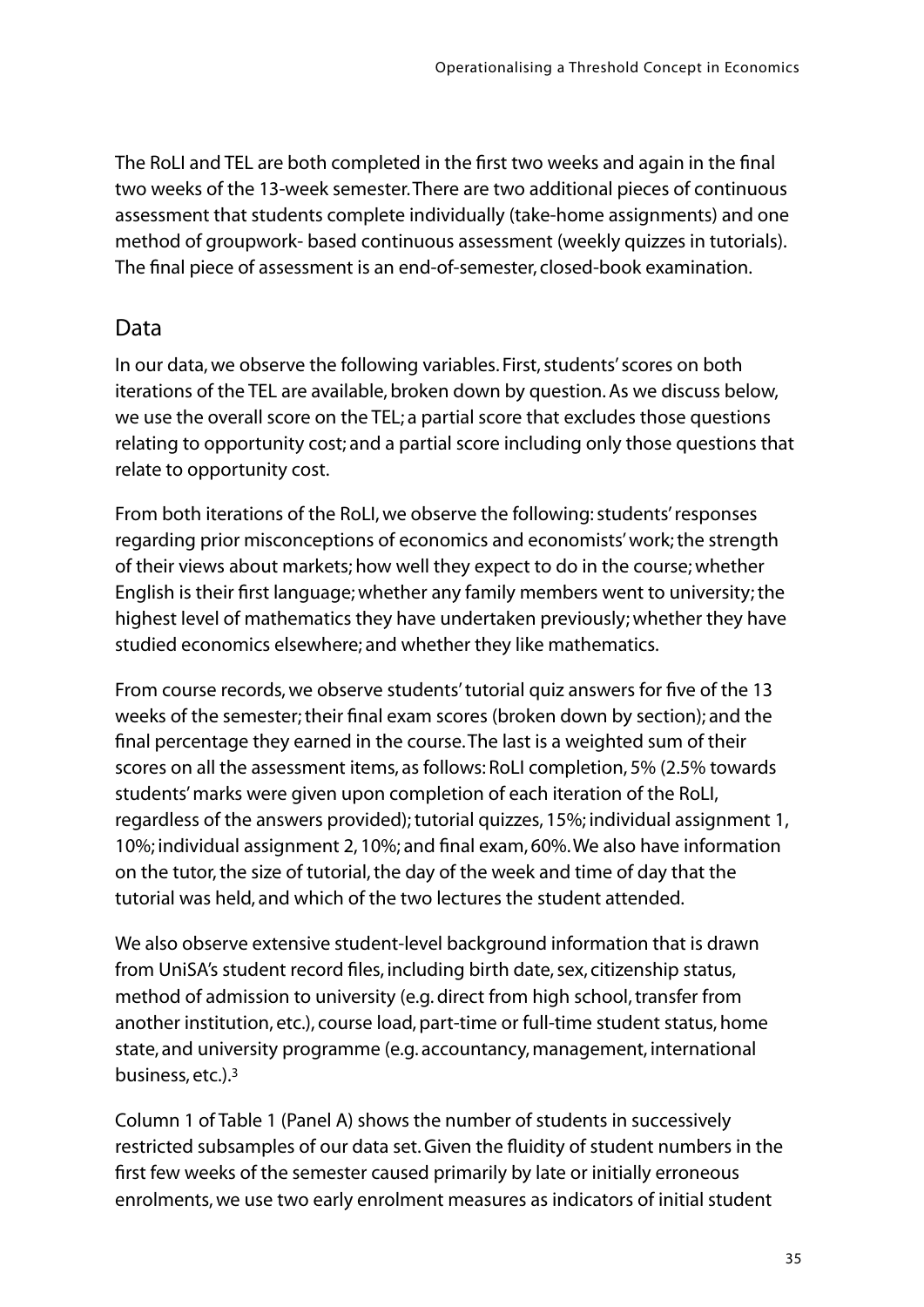| Criteriona                                           | (1) | (2)                                            |
|------------------------------------------------------|-----|------------------------------------------------|
| Panel A                                              | N   | Percent represented in<br>main analysis sample |
| Took first Test of Economic Literacy (TEL)           | 778 | 55%                                            |
| and enrolled at March 7                              | 608 | 70%                                            |
| and attended week 3 tutorial                         | 497 | 75%                                            |
| and attended week 6 tutorial                         | 422 | 83%                                            |
| and attended week 8 tutorial                         | 361 | 86%                                            |
| and attended week 9 tutorial                         | 308 | 91%                                            |
| and attended week 12 tutorial                        | 263 | 94%                                            |
| and took second Test of Economic Literacy (TEL)      | 248 | 100%                                           |
| and sat final exam                                   | 244 | 100%                                           |
| Sat final exam (but skipped second TEL) <sup>b</sup> | 256 | 95%                                            |
| Panel B                                              | N   | Percent represented in<br>main analysis sample |
| Took first Test of Economic Literary (TEL)           | 778 | 55%                                            |
| and was enrolled at March 7                          | 608 | 70%                                            |
| and attended any tutorial                            | 593 | 72%                                            |
| and took second Test of Economic Literacy (TEL)      | 430 | 99%                                            |
| and sat final exam                                   | 414 | 99%                                            |
| Sat final exam (but skipped second TEL) <sup>c</sup> | 473 | 87%                                            |

#### **Table 1** Sample sizes

<sup>a</sup> Sample selection criteria are applied successively moving down the column in each panel to generate the sample sizes given in Column 1 of each panel. Each entry in Column 2 shows the percent of students from the subsample shown in that row who are represented in our main analysis sample (the sample used to create the first two columns of Table 5).

 $<sup>b</sup>$  Students in this row were present at all points in the course up to and including the</sup> week 12 tutorial, but need not have taken the second TEL.

c Students in this row need not have taken the second TEL.

numbers: the number of students who completed the first iteration of the TEL/RoLI, and the number of students who were listed when we downloaded, from university records, a snapshot of all students enrolled on 7 March (the beginning of week 2 of the course).The amount of attrition throughout the semester from active participation in the course is high. Of the 778 students who complete the first TEL, only 244 appear at all key points that we observe during the semester, i.e. are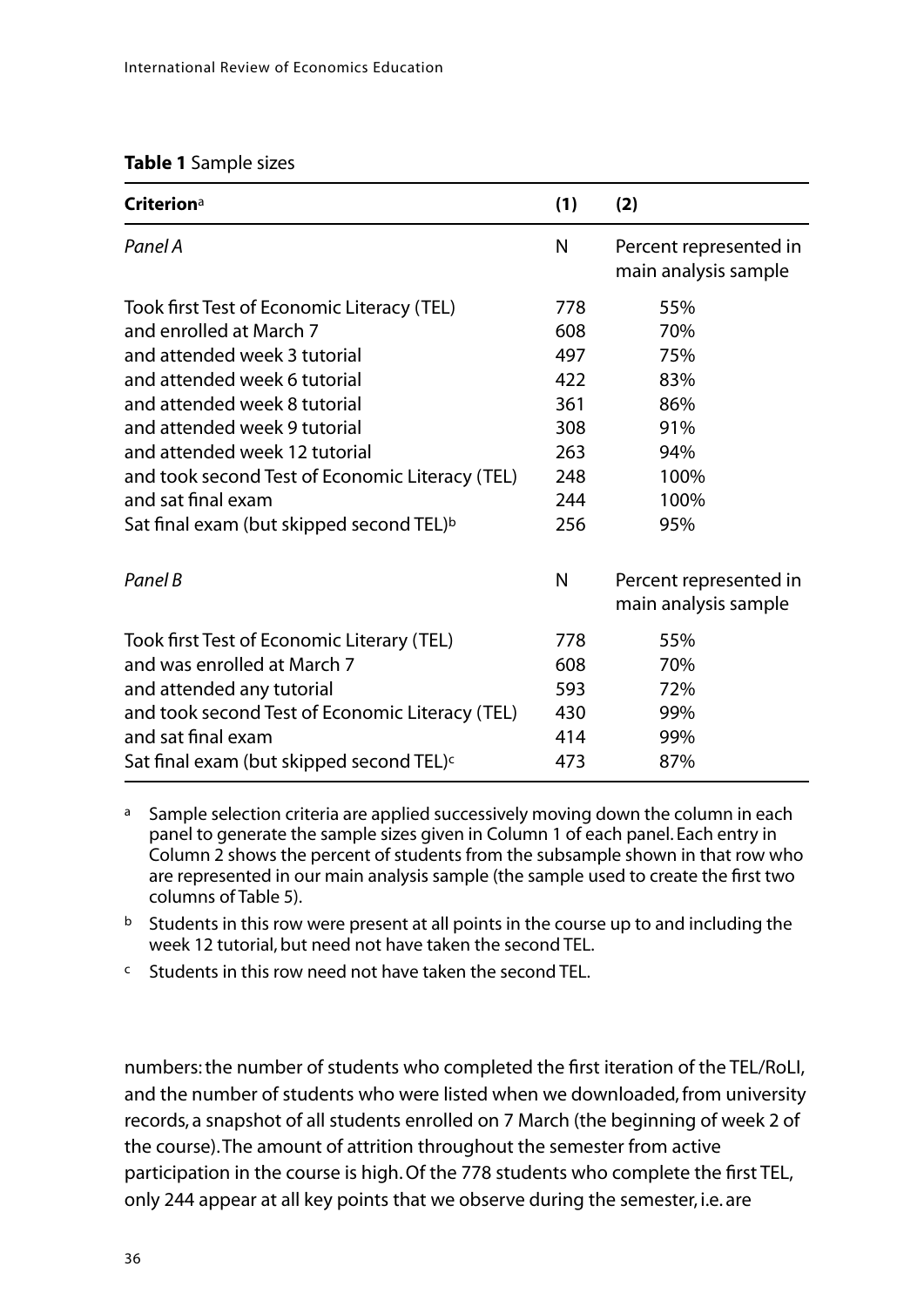| <b>Variable</b> <sup>a</sup>   | Mean  | <b>Standard Deviation</b> | Min   | Max   |
|--------------------------------|-------|---------------------------|-------|-------|
| OC difference: TEL             | 0.10  | 1.42                      | $-5$  | 4     |
| OC level: Exam                 | 2.79  | 0.97                      | 0     | 4     |
| OC level: First TEL            | 3.58  | 1.29                      | 0     | 5     |
| OC level: Last TEL             | 3.68  | 1.23                      | 0     | 5     |
| Initial full TEL score         | 24.60 | 6.35                      |       | 37    |
| Final percent in course        | 51.64 | 11.94                     | 9     | 85    |
| Raw exam score                 | 32.92 | 12.80                     | O     | 66    |
| <b>Expectations of success</b> | 2.50  | 0.78                      | 0     | 4     |
| Attendance at tutes            | 4.39  | 0.84                      |       | 5     |
| Age                            | 22.10 | 5.62                      | 17.47 | 58.27 |

**Table 2** Summary statistics: continuous variables

a All summary statistics are reported for the main analysis sample of 431 students.The variable *OC difference: TEL* is the difference between a student's scored responses to the questions regarding opportunity cost in the last versus first iteration of the TEL; *OC level: Exam* is the student's combined scored responses to the questions on the final exam regarding opportunity cost;*OC level: First TEL* is the student's combined scored responses to the questions on the first iteration of the TEL regarding opportunity cost; and *OC level: Last TEL* is the student's combined scored responses to the questions on the second iteration of the TEL regarding opportunity cost. For most variables, the sample size is 431. For the variables *Final Percent, Raw Exam Score*, and *OC level: Exam*, the sample size is 426.

enrolled in the second week of the course, participate in all five observed tutorials, complete the second TEL, and sit the final exam. Panel B of Table 1, constructed in the same way as Panel A but measuring tutorial participation as attendance at any of the five tutorials we observe, shows that just under half of the students who begin the course fail to appear at all of these selected key points throughout the semester.

Tables 2 and 3 show univariate statistics for the key continuous and indicator variables we use in the paper. In addition to means and variances,Table 2 shows the minimum and maximum values of a number of variables used in the study.The variable 'OC difference:TEL' (shown in row 1, and defined as the difference in opportunity cost understanding between the start and end of the course, as measured via the two iterations of the TEL) also shows the effect of the rescaling of 'almost right' and 'very wrong' answers to multiple choice questions, as discussed in Appendix A.Table 2 also reveals that, on average, students passed both the initial full TEL (with an average score of 24.60 out of a possible 40) and the course (with 51.64 out of 100), though not the final exam (on which the average pre-mediated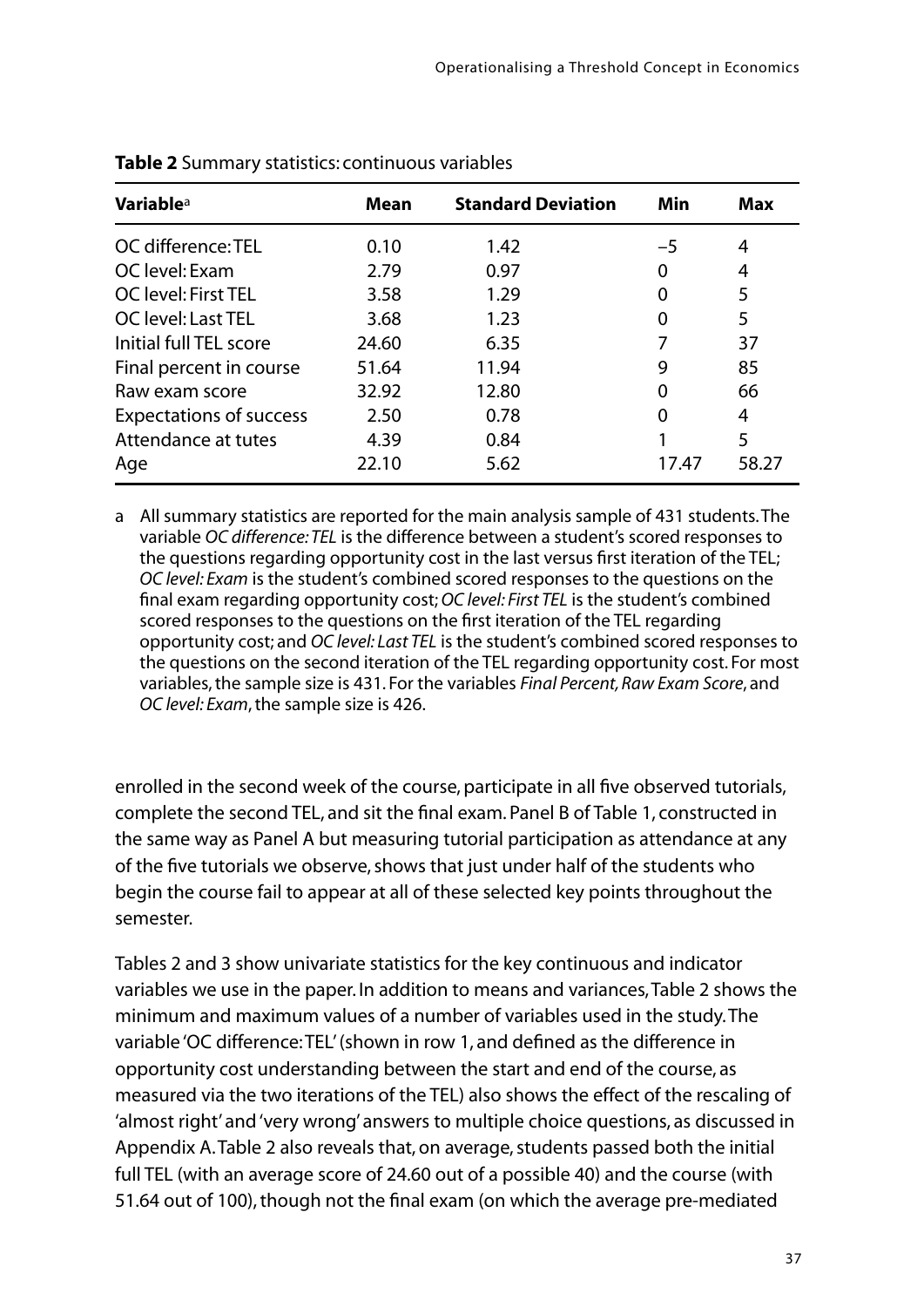| Variable <sup>a</sup>                             | Percent where $var = 1$ (`yes') |
|---------------------------------------------------|---------------------------------|
| Has anyone in your family previously gone to uni? | 66.36%                          |
| Is English your first language?                   | 69.84%                          |
| Have you studied economics elsewhere?             | 42.00%                          |
| Do you like mathematics?                          | 52.67%                          |
| Did you take Specialist Mathematics?b             | 3.02%                           |
| International student                             | 17.17%                          |
| Monday tutorial                                   | 73.78%                          |
| Morning tutorial                                  | 60.09%                          |
| Female                                            | 52.67%                          |
| Self-selected into small groups                   | 50.58%                          |

#### **Table 3** Summary statistics: indicator variables

a All percentages are reported across the main analysis sample of 431 students. The first five variables are taken from the initial RoLI; the remainder are gathered from course records and university data banks.The variable *Self-selected into small groups* is 1 if the student was in a tutorial where small workgroups were chosen by students, and 0 if the student was in a tutorial where small workgroups were randomly assigned. For all variables, the sample size is 431.

b This refers to the final year of high school. Students may also take other mathematics courses, all of which are less advanced than Specialist Mathematics.

score was only 33 out of a possible 80 points). On average, students attended four of the five tutorials where their quiz scores were collected for assessment, and on average, students were about 22 years of age.

Table 3 reflects the equity and access mission of the university, with around one third of students reporting to be the first in the their families to attend university, and also roughly one third with a language other than English as their mother tongue.While most students had not previously studied economics, about half claimed to 'like' mathematics (although only 3% had done the highest level of maths possible at school).The large percentage of students in the sample attending Monday tutorials is, in large part, a reflection of the distribution of tutorials through the week, rather than a genuine oversampling of this subgroup.4

## *Proposed measures of threshold concept acquisition*

We are fortunate that three questions on the TEL, and two questions on the final exam in this course, are designed to measure (more or less directly) a student's comprehension of the concept of opportunity cost. (See Appendix A for each exact question and its possible answers.) In order to increase the sensitivity with which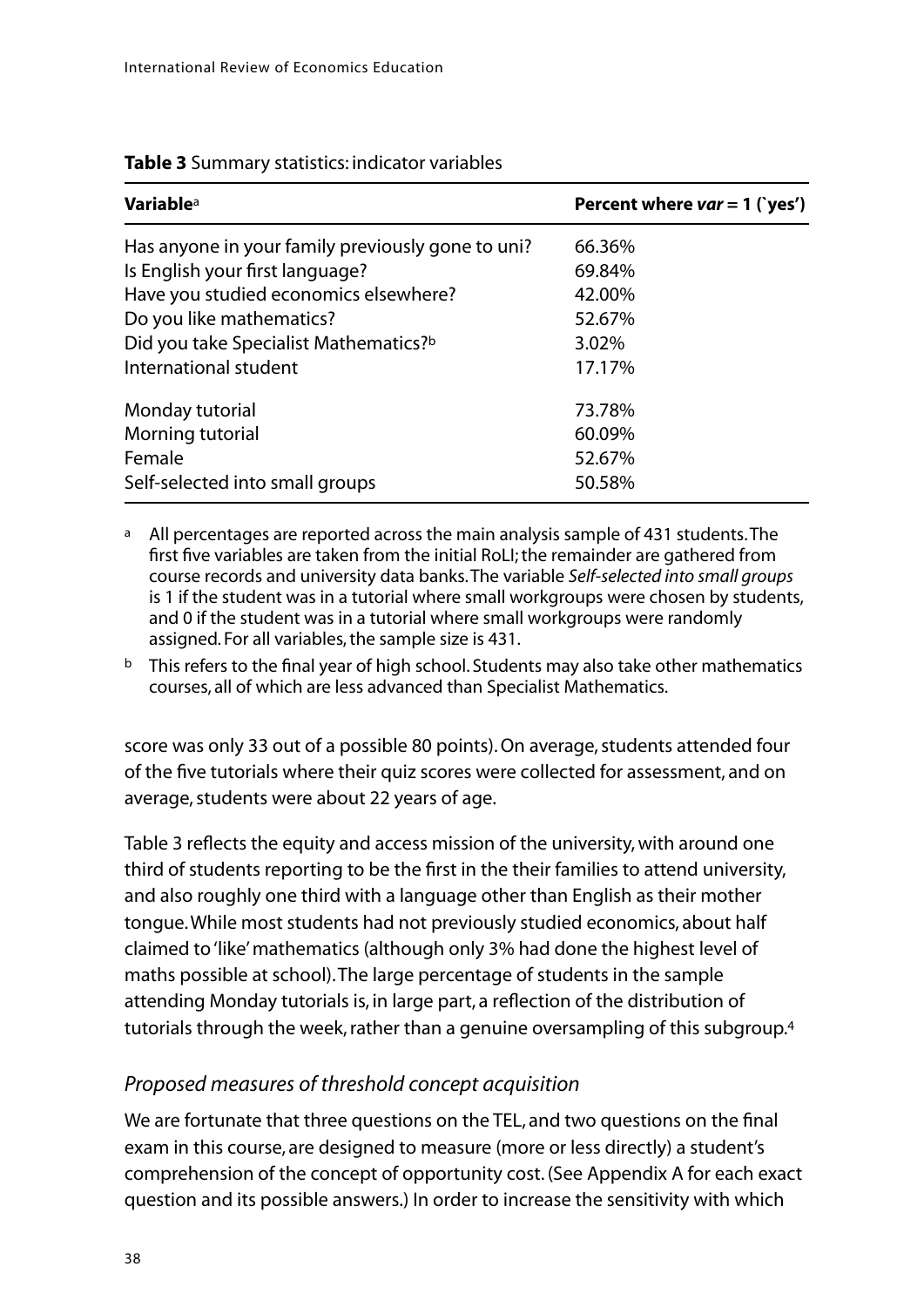these three questions revealed students' understanding, we assigned scores to each alternative response, rather than marking alternatives as simply right or wrong.The rescoring methodology we used is documented in Appendix A.

Our key outcome variables are constructed from these ingredients and are measured in both levels and differences.The first outcome measure we use, and the one on which we focus most heavily in this paper, is the difference between the sum of students' coded responses to the three opportunity cost questions on the TEL taken at the end of the course and the sum of their coded responses to the same questions on the TEL taken at the start of the course. Given the coding algorithm described in Appendix A, this outcome measure has a potential range of –5 to +5 (but an actual range of –5 to +4 in the data, as can be seen from Table 2).We also use, as a secondary outcome measure, the final level of students' opportunity cost understanding, as measured by the sum of students' coded responses to the two questions on opportunity cost included in the final examination.5

We also use several variables which reflect students' degree of 'official' success in the course.The first is students' final percentage in the course; the second is students' raw score in the final examination; and the third is an array of three variables corresponding to students' performance on each of the three sections of the final examination.

Because some students did not take the final exam or did not complete either or both of the two iterations of the TEL, as evident from the declining numbers in the first column of Table 1, we do not have both outcome measures for all students in the sample.The second two columns of Table 1 show what percentage of the subsample of students in each row is represented in our main analysis sample (which is the sample of 431 students for whom we observe all variables necessary to run the regressions reported in Columns 1 and 2 of Table 5).6

The vast majority of students we cannot use in our main analyses are excluded due to missing outcomes rather than missing covariates.Two-sample t-tests on the characteristics of students who took both the first iteration of the TEL and the final exam, compared to the sample of students who took the first iteration of the TEL but failed to take the final exam, indicate not surprisingly that those students who persevere (and stay in our sample) are more committed to university. Exam takers are disproportionately full-time students, have on average higher course loads, attend class far more regularly, tend disproportionately to have come to university through traditional means (following from high school) rather than through other pathways, and are younger than those who drop out of the sample between the first TEL and the final examination.They are also disproportionately female. Regressing an indicator for whether a student took the final exam against those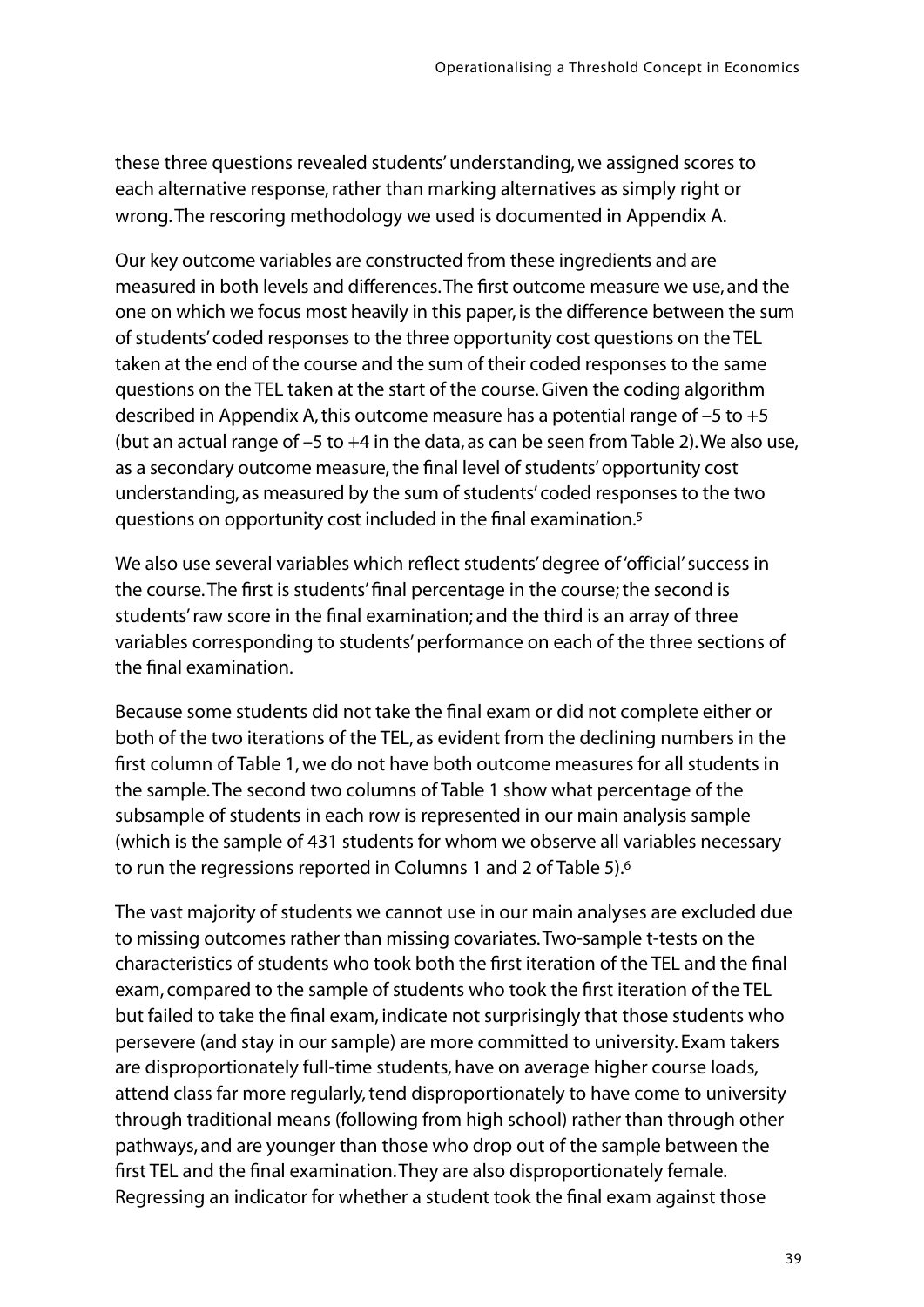|                                   | A                                   | в                                |  | D E | F | G           |      |  |
|-----------------------------------|-------------------------------------|----------------------------------|--|-----|---|-------------|------|--|
| A OC difference: TEL <sup>a</sup> |                                     |                                  |  |     |   |             |      |  |
| B Final percent in course         | 0.01                                |                                  |  |     |   |             |      |  |
| C Raw exam score                  | $-0.00$ 0.96*                       |                                  |  |     |   |             |      |  |
| D OC level: Exam                  |                                     | $0.03$ $0.45*$ $0.48*$           |  |     |   |             |      |  |
| E OC level: First TEL             | $-0.59*0.26*0.26*0.24*$             |                                  |  |     |   |             |      |  |
| F Initial full TEL score          | $-0.10*0.36*0.39*0.30*0.59*$        |                                  |  |     |   |             |      |  |
| G Attendance at tutes             | $-0.06$ 0.31* 0.26* 0.11* 0.08 0.00 |                                  |  |     |   |             |      |  |
| H Expectations of success         | $-0.10*0.23*0.21*0.11*0.13*0.20*$   |                                  |  |     |   | <u>በ በዓ</u> |      |  |
| <b>I OC level: Last TEL</b>       |                                     | $0.53*0.28*0.27*0.28*0.37*0.51*$ |  |     |   | 0.02        | በ በን |  |

#### **Table 4** Correlations: sample size = 431

a Correlations significant at the 95% level are starred. OC difference: TEL is the outcome measure used in the regressions reported in the first two columns of Table 5. See text or previous tables for further variable descriptions.

student-level observable characteristics available for the bulk of the sample, using 774 of the 778 students who took the first TEL, shows that the following characteristics are significantly related to perseverance: original TEL score (positively); having taken specialist mathematics (negatively); having at least one family member who previously attended university (positively); course load (positively); South Australian prime residence (positively); and international student status (positively). Overall, this analysis indicates to us that the sample of students we are able to analyse is composed disproportionately of those who are prepared for and/or committed to success in the course.

#### *Unconditional relationships among variables*

Before turning to our regression results, it is worthwhile to consider some of the raw correlations evident in our data.Table 4 presents pairwise correlations amongst a set of key outcome and control variables for all students in our main analysis sample.

The high correlation between the raw exam score and final percent mark in the course is as expected, as are most of the other strong, positive correlations amongst success measures in the course.There is a significant negative correlation between scores on the opportunity cost questions of the first TEL ('OC level: First TEL') and the difference in scores on the opportunity cost questions across the two TELs ('OC difference:TEL'), and similarly between scores on the opportunity cost questions on the last TEL ('OC level: Last TEL') and the difference in scores on the opportunity cost questions across the two TELs.These two negative correlations are both expected,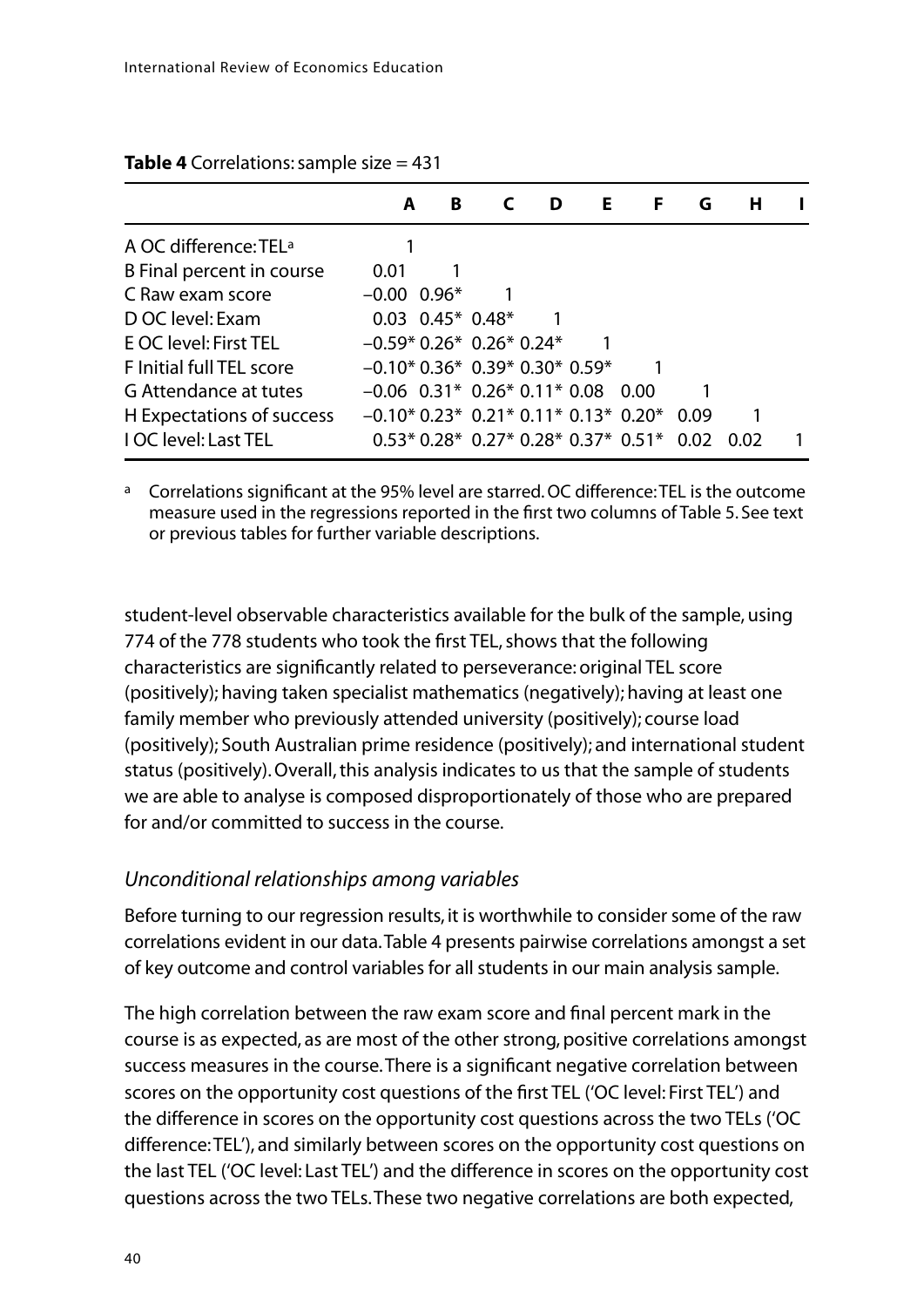given the fact that the 'OC difference:TEL' variable is a simple difference of two bounded levels.7 Finally, attending tutorials and having higher expectations of success in the course are both associated with higher levels of final performance in the course (although they are *not* associated with higher opportunity cost acquisition, as measured by the change in opportunity cost understanding over the course of the semester).

## *Conditional estimation results*

With some understanding of the raw variances and covariances present in our variables, we now turn to the prediction of several outcomes: the growth in students' opportunity cost understanding; the endpoint of students' opportunity cost understanding; and students' success in the course generally.

| <b>Variable</b> <sup>a</sup> |                     | <b>Outcome:</b><br><b>Outcome:</b><br><b>OC difference: TEL</b><br><b>OC level: Exam</b> |                     | <b>Outcome:</b><br><b>OC level: Last TEL</b> |
|------------------------------|---------------------|------------------------------------------------------------------------------------------|---------------------|----------------------------------------------|
|                              | (1)                 | (2)                                                                                      | (3)                 | (4)                                          |
| OC level: First TEL          | $-0.87**$<br>(0.05) | $-0.86**$<br>(0.05)                                                                      |                     |                                              |
| OC difference: TEL           |                     |                                                                                          | 0.05                | $0.49**$                                     |
| First TEL (or portion)       | $0.08**$            | $0.09**$                                                                                 | (0.03)<br>$0.05***$ | (0.03)<br>$0.11***$                          |
|                              | (0.01)              | (0.01)                                                                                   | (0.01)              | (0.01)                                       |
| Miscon. – Economics          | $-0.03$<br>(0.02)   | 0.02<br>(0.03)                                                                           | $-0.03$<br>(0.02)   | $-0.01$<br>(0.02)                            |
| Percept. – Economists        | $-0.01$<br>(0.02)   | $-0.04$<br>(0.03)                                                                        | $0.05*$<br>(0.03)   | $-0.01$<br>(0.02)                            |
| Market forces                | 0.01                | 0.01                                                                                     | $-0.03$             | 0.02                                         |
| Took specialist maths        | (0.03)<br>0.67      | (0.03)<br>0.66                                                                           | (0.02)<br>0.49      | (0.02)<br>$0.75*$                            |
| Family at Uni                | (0.36)<br>$-0.01$   | (0.36)<br>$-0.00$                                                                        | (0.33)<br>$-0.01$   | (0.30)<br>0.08                               |
| Enjoy maths                  | (0.11)<br>$0.26*$   | (0.11)<br>$0.27*$                                                                        | (0.10)<br>$-0.14$   | (0.09)<br>0.06                               |
|                              | (0.12)              | (0.12)                                                                                   | (0.10)              | (0.09)                                       |
| Expectations                 | $-0.14$<br>(0.07)   | $-0.13$<br>(0.07)                                                                        | 0.11<br>(0.07)      | $-0.06$<br>(0.05)                            |
| English first lang.          | $-0.21$<br>(0.16)   | $-0.19$<br>(0.16)                                                                        | $-0.01$<br>(0.13)   | $-0.22$<br>(0.12)                            |

**Table 5** Regression results: predicting changes and levels of opportunity cost understanding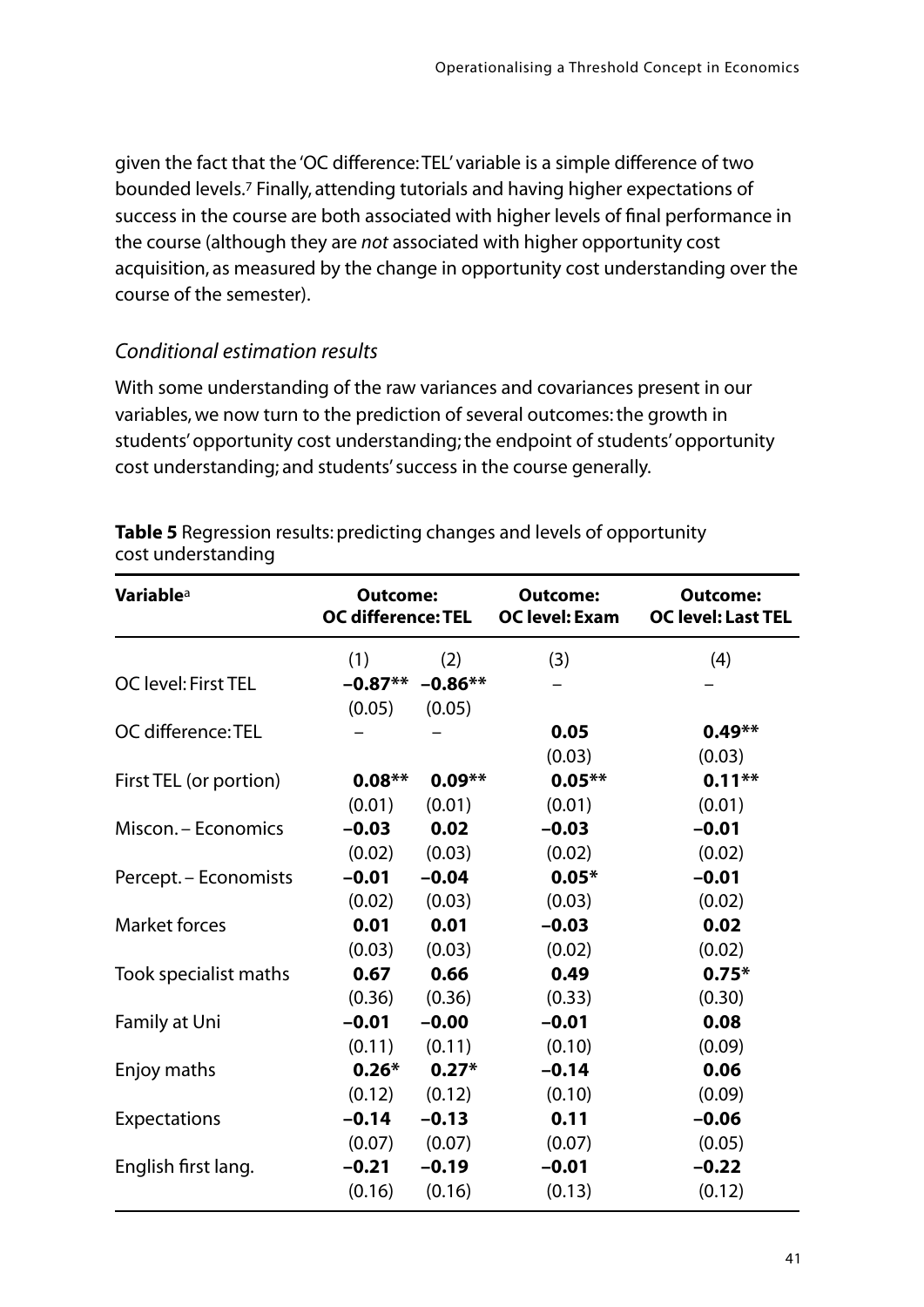| Variable <sup>a</sup> | Outcome: | <b>OC difference: TEL</b> | Outcome:<br><b>OC</b> level: Exam | Outcome:<br><b>OC level: Last TEL</b> |  |
|-----------------------|----------|---------------------------|-----------------------------------|---------------------------------------|--|
| Took econ, elsewhere  | $-0.07$  | -0.08                     | $-0.07$                           | $-0.06$                               |  |
|                       | (0.12)   | (0.12)                    | (0.09)                            | (0.09)                                |  |
| Age                   | 0.01     | 0.01                      | 0.01                              | 0.01                                  |  |
|                       | (0.01)   | (0.01)                    | (0.01)                            | (0.01)                                |  |
| Female                | 0.16     | 0.16                      | $-0.11$                           | 0.16                                  |  |
|                       | (0.11)   | (0.11)                    | (0.10)                            | (0.09)                                |  |
| International student | $-0.76*$ | $-0.76*$                  | 0.00                              | $-0.73**$                             |  |
|                       | (0.34)   | (0.34)                    | (0.25)                            | (0.25)                                |  |
| N                     | 431      | 431                       | 415                               | 415                                   |  |
| R <sup>2</sup>        | 0.5455   | 0.5436                    | 0.2209                            | 0.6582                                |  |

**Table 5 (continued)** Regression results: predicting changes and levels of opportunity cost understanding

a Robust standard errors are in parentheses; results significant at the (1%) 5% level are double-starred. Column 1 uses students'total scores on the misconception/perception variables, whereas Column 2 uses their absolute scores. In all remaining regressions, absolute scores are used.In regressions controlling for the variable *OC level: First TEL*,only the responses to questions on the first TEL that are *not* used to construct *OC level: First TEL* are summed and used in Row 2.The following other variables are included in each specification: initial understanding of opportunity cost, as measured using responses from the first iteration of the TEL (in regressions where the change in opportunity cost understanding is not included); part-time student status; residency status; course load; term of entry; number of tutorials attended; which lecture the student attended; indicator variables for South Australian residence, public school attendance,Year 12 entry status, quarter of birth and academic programme; and indicator variables for attendance at Monday and morning tutorials, and for having different tutors.

Linear regression is used to detect the impact of the independent variables on the proxies for threshold concept acquisition and course success.While linear regression has significant advantages over other statistical techniques in its simplicity and ease of interpretation, and while it allows us to examine the effect on our outcomes of each independent variable in a *ceteris paribus* fashion, the validity of assessing the effects it estimates is dependent upon assumptions that are worthy of addressing. Appendix B reports the results of tests for normality, multicollinearity, omitted variables and outliers. None of these test results indicate that linear regression or the standard statistical testing procedures on the estimates obtained thereby are inappropriate. Furthermore, as linear regression is often used as a first-pass modelling technique, even when the outcomes they are predicting are not perfectly continuous or unlimited in range, and given that this is a pilot study, the use of such a standard technique appears reasonable.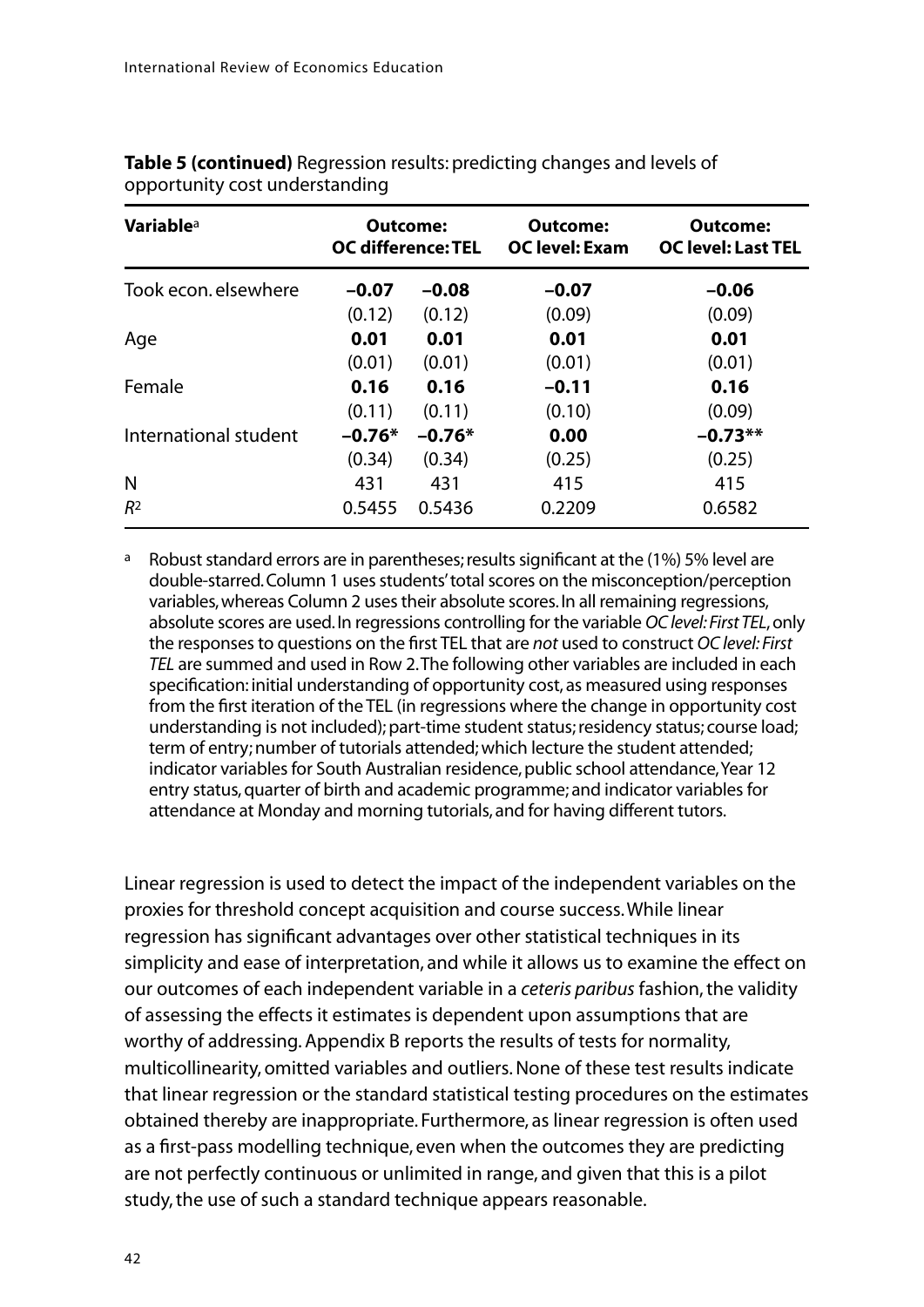Columns 1 and 2 of Table 5 show the results of regressions predicting the growth in opportunity cost understanding over the course of the semester.The sole difference between these first two columns is the way in which students' misconceptions of economics and perceptions of economists are parameterised.

It may appear from Row 1 of Table 5 that students' scores on the opportunity cost questions from the first iteration of the TEL strongly predict acquisition of the concept. However, recalling the analysis of correlations in the previous section, this apparently strong effect should be seen as an artifact of the mechanical relationship between the dependent variable and this particular independent variable.We chose to leave the variable in the model, despite this concern, because it was important to eliminate the effect of students' first scores before interpreting the estimated effects of other potential predictors of threshold concept acquisition. The estimated effects of other variables in the model in the specification should be pure of any bias relating to their association with students' first scores on the opportunity cost questions (or, indeed, any other questions) on the first TEL.

As can be seen from the results in the third row of Columns 1 and 2 of Table 5, a student's score on the first TEL is an important predictor of threshold concept acquisition.We take this as evidence that prior learning significantly determines levels of acquisition of this threshold concept. Having taken economics elsewhere, however, does not predict opportunity cost acquisition, despite the potential interpretation of previous coursework in the area as an indicator for prior knowledge. Perhaps, prior knowledge (at least in economics) may be better measured by the TEL than by a simple 0–1 measure capturing the student's academic history in the discipline.

From the significant estimated effects (in Columns 1 and 2) of enjoying mathematics on threshold concept acquisition, it is possible to infer that liking maths may make students ready or willing to intellectually engage with economic threshold concepts.This may be a discipline-specific result, as economics is more maths-based than other social sciences.

There is a significant and large estimated effect of international student status on threshold concept acquisition and, even more intriguing, this effect is independent of whether or not English is a student's mother tongue.We interpret this as evidence that culture, even more than starting communication skills, is a determinant of the acquisition of opportunity cost. It may be that the mental reorientation required for full absorption of this concept is more difficult for students who come from cultures whose values or norms are perceived (by the student) as being at odds with the concept itself.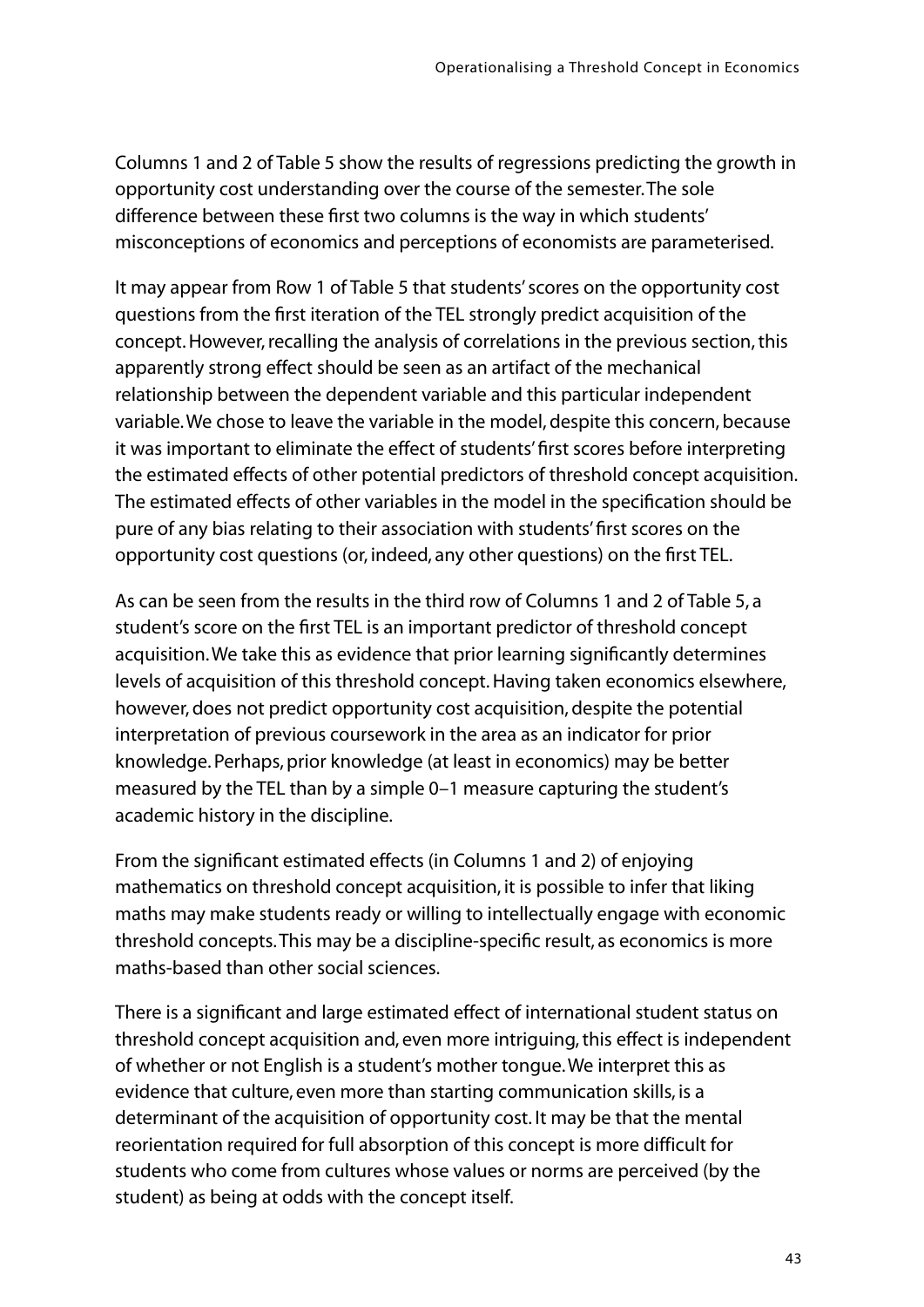Finally, misconceptions of economics, perceptions of economists and level of market understanding do not seem to matter to students' acquisition of this threshold concept. Indeed, no other variables in this regression are significant than those discussed above.

Columns 3 and 4 of Table 5 show results of predicting the *level* (as opposed to growth) of opportunity cost understanding at the end of the course, as measured, respectively, by the final exam questions on opportunity cost, and the final TEL questions on opportunity cost.While these models are not predicting acquisition of the concept (but rather, students' level of understanding about it at the close of the course), they do allow us to compare two alternative measures of understanding: one derived from questions on opportunity cost from the final exam, and the other from the final iteration of the TEL.

It is of interest that very few explanatory variables are significant in Column 3 of table 5.This may indicate, in part, the presence of a fair amount of random variation present in the dependent variable particularly given that it is a function of only two questions, and moreover questions that were answered in an examination environment. For example, students who had in fact acquired the concept may have lost focus, become bored, or felt the need to move on, when confronted with those two particular questions.This speaks to the desirability of operationalising any threshold concept using as many overlapping variables as possible.

In the final column, it again should be noted that the difference in opportunity cost understanding is mechanically related to the final level of this understanding – one reason why estimating this equation may be seen as questionable by some readers. Again, however, our goal was to control both for initial level of understanding (effectively, prior knowledge as approximated by this variable) and acquisition of the concept over the course of the semester, so that the effects of the remaining independent variables could be interpreted as pure from any bias caused by their correlation with these variables.8

Column 4 shows that mathematics seems to be important in determining the final level of opportunity cost understanding, as measured on the TEL, but here – unlike in Columns 1 and 3 – it is whether the student took high-level mathematics, rather than whether they liked maths, that seems to matter.This is consistent with earlier work by Shanahan and Meyer (2001b). International student status again comes up negative and highly significant, while the remaining variables (including English language) are insignificant.

Finally, none of the independent variables that are within the direct control of the lecturer or tutor appear to affect opportunity cost acquisition or understanding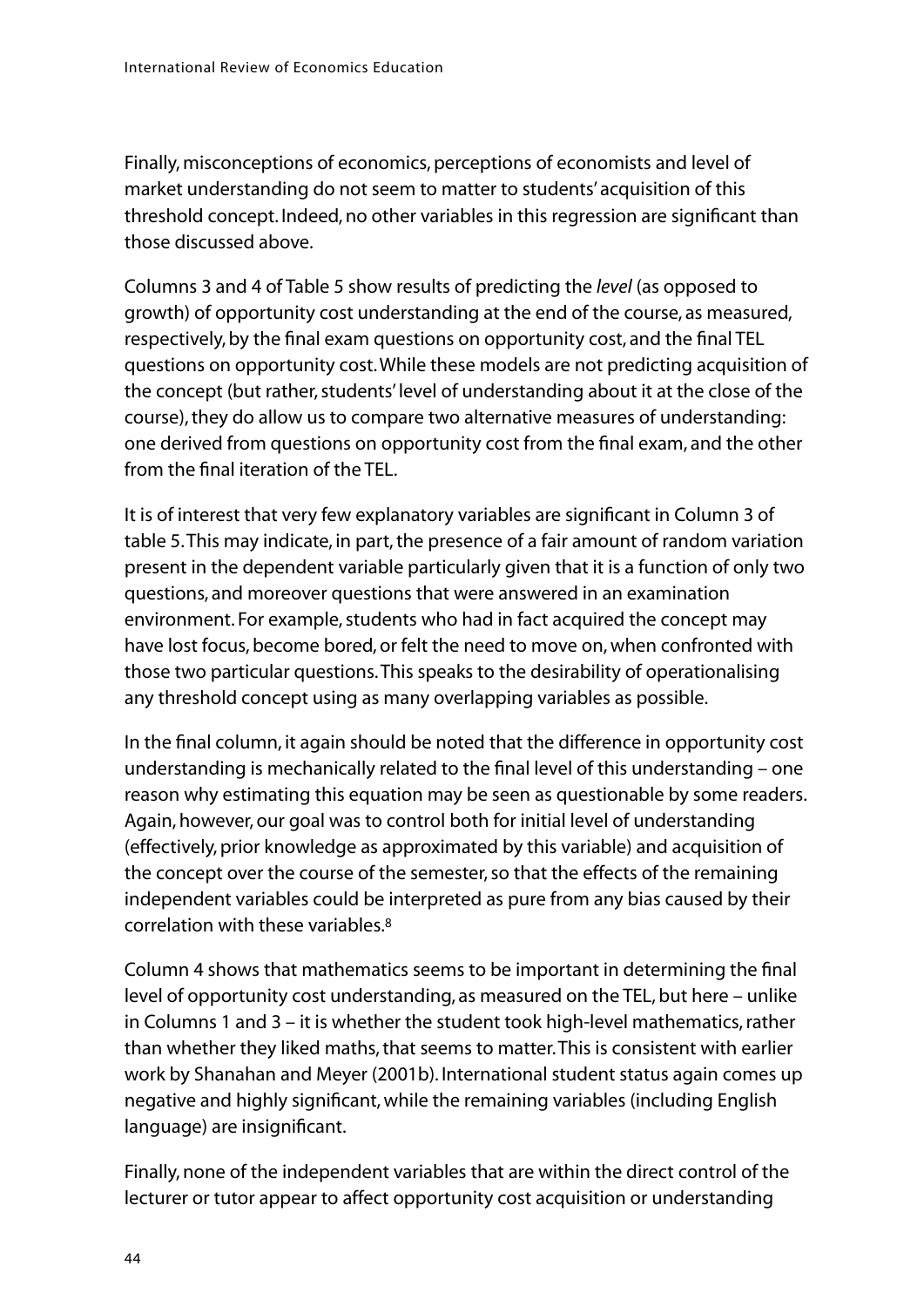(see the footnote to Table 5 for a full list of control variables). In particular, controls for tutorial attendance, lecturer, tutor, Monday tutorial and morning tutorial that are included in all specifications (though not shown) are estimated to have no effect on opportunity cost acquisition although as a group they do significantly impact on measured success in the course. Only those attributes that students arrive at university in possession of already – in particular, mathematics history or preference, international student status, and prior knowledge of the discipline – seem relevant in explaining why some students acquire the concept of opportunity cost and others do not.This seems to indicate that what happens in the classroom is not nearly as important to the acquisition of threshold concepts as the characteristics and knowledge which students bring to the table.9

As we are also interested in determining whether threshold concept acquisition catalyses measured course performance, we next run five regressions predicting each of the following overall success measures: student' final percentage in the

| Variable <sup>a</sup> | <b>Outcome</b><br><b>Final</b><br>percent | Outcome:<br>Raw exam | <b>Outcome:</b><br>Exam A | <b>Outcome:</b><br>Exam B | Outcome:<br>Exam C |
|-----------------------|-------------------------------------------|----------------------|---------------------------|---------------------------|--------------------|
|                       | (1)                                       | (2)                  | (3)                       | (4)                       | (5)                |
| OC difference: TEL    | $0.70*$                                   | 0.72                 | 0.28                      | 0.11                      | $0.33*$            |
|                       | (0.33)                                    | (0.34)               | (0.14)                    | (0.14)                    | (0.16)             |
| <b>First TEL</b>      | $0.71**$                                  | $0.77**$             | $0.31**$                  | $0.21**$                  | $0.25***$          |
|                       | (0.09)                                    | (0.10)               | (0.04)                    | (0.04)                    | (0.05)             |
| Miscon. – Economics   | $-0.01$                                   | $-0.06$              | 0.05                      | $-0.13$                   | 0.02               |
|                       | (0.27)                                    | (0.30)               | (0.11)                    | (0.11)                    | (0.14)             |
| Percept. - Economists | $0.76**$                                  | $0.81**$             | $0.29*$                   | 0.22                      | $0.30*$            |
|                       | (0.25)                                    | (0.28)               | (0.13)                    | (0.10)                    | (0.14)             |
| Market forces         | $-0.52$                                   | $-0.55$              | $-0.31*$                  | $-0.04$                   | $-0.21$            |
|                       | (0.28)                                    | (0.29)               | (0.12)                    | (0.11)                    | (0.14)             |
| Took specialist maths | 2.93                                      | 3.23                 | 1.57                      | 2.32                      | $-.65$             |
|                       | (4.64)                                    | (4.76)               | (1.84)                    | (1.92)                    | (2.29)             |
| Family at Uni         | 0.91                                      | 0.97                 | $-0.01$                   | 0.14                      | 0.84               |
|                       | (1.03)                                    | (1.12)               | (0.44)                    | (0.45)                    | (0.55)             |
| Enjoy maths           | 0.29                                      | 0.30                 | 0.32                      | $-0.17$                   | 0.16               |
|                       | (1.11)                                    | (1.20)               | (0.50)                    | (0.47)                    | (0.57)             |
| Expectations          | $1.44*$                                   | 1.25                 | 0.23                      | 0.29                      | $0.73*$            |
|                       | (0.71)                                    | (0.74)               | (0.31)                    | (0.30)                    | (0.34)             |
| English first lang.   | 0.44<br>(1.79)                            | 2.56<br>(1.79)       | 0.77<br>(0.72)            | 0.42<br>(0.68)            | 1.36<br>(0.77)     |

**Table 6** Regression results: predicting final course performance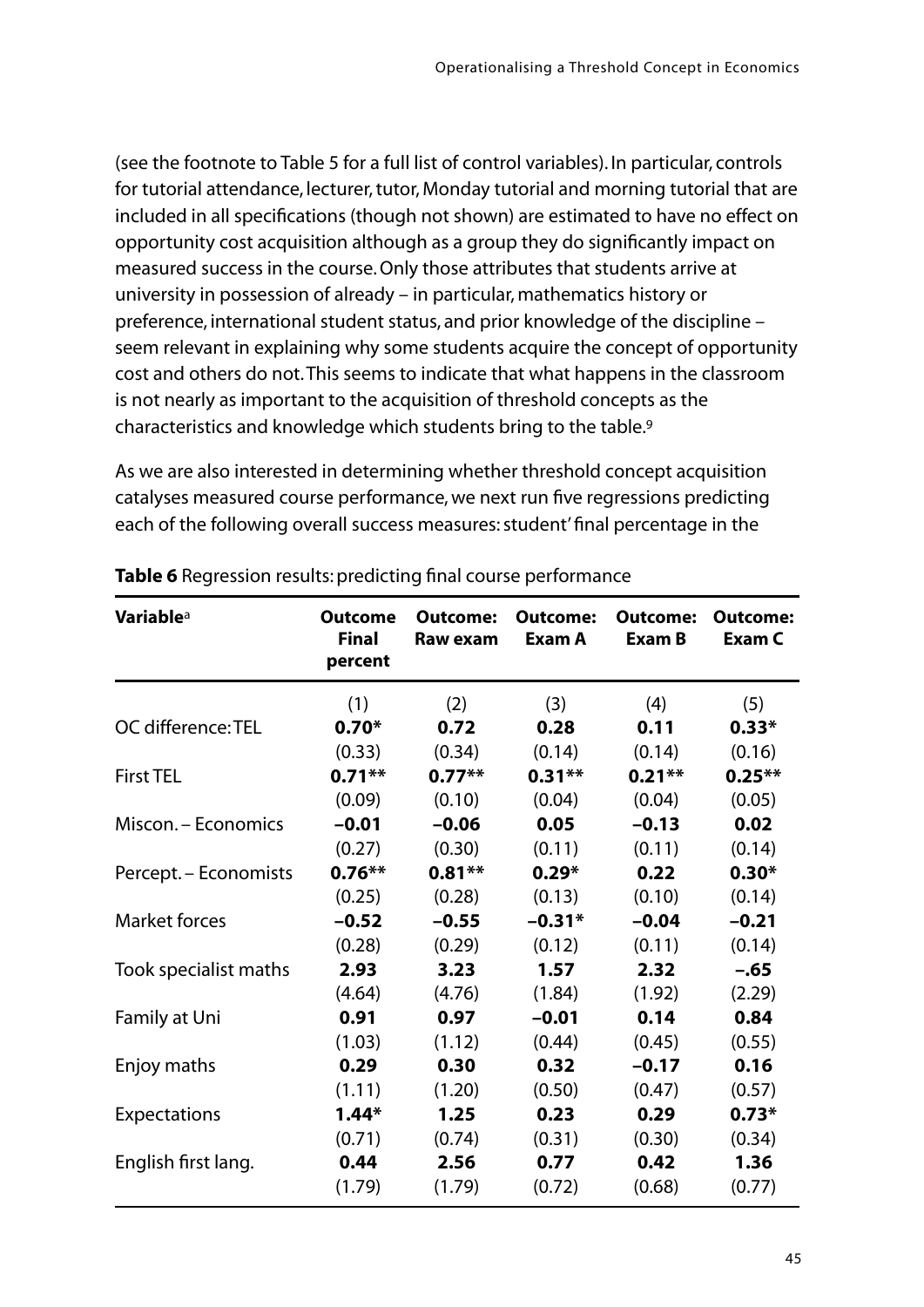| <b>Variable</b> <sup>a</sup> | Outcome<br><b>Final</b><br>percent | Outcome:<br>Raw exam | Outcome:<br>Exam A | Outcome:<br>Exam B | Outcome:<br>Exam C |
|------------------------------|------------------------------------|----------------------|--------------------|--------------------|--------------------|
| Took econ, elsewhere         | $-1.75$                            | $-2.12$              | $-1.22*$           | $-0.92*$           | 0.03               |
|                              | (1.16)                             | (1.24)               | (0.50)             | (0.47)             | (0.57)             |
| Age                          | 0.04                               | 0.07                 | $-0.00$            | 0.04               | 0.03               |
|                              | (0.11)                             | (0.11)               | (0.04)             | (0.05)             | (0.06)             |
| Female                       | $2.20*$                            | 1.74                 | 0.06               | 0.84               | 0.85               |
|                              | (1.03)                             | (1.08)               | (0.44)             | (0.43)             | (0.53)             |
| International student        | 2.03                               | 5.30                 | $3.56**$           | $-0.74$            | 2.48               |
|                              | (3.29)                             | (3.00)               | (1.36)             | (1.29)             | (1.36)             |
| N                            | 415                                | 415                  | 415                | 415                | 415                |
| R <sup>2</sup>               | 0.3965                             | 0.3948               | 0.3931             | 0.2823             | 0.2995             |

**Table 6 (continued)** Regression results: predicting final course performance

a Robust standard errors are in parentheses; results significant at the 5% level are starred; those significant at the 1% level are double-starred. In all regressions, students' absolute scores on the two misconceptions variables are used. `Final percent' is students'final percentage in the course; `Raw Exam' is students' raw examination score. See text for more details on the nature of each part of the final exam.The following array of additional variables is included in each specification: part-time student status; residency status; course load; term of entry; number of tutorials attended; which lecture the student attended; indicator variables for South Australian residence, whether the student attended a public school, whether student admitted through the Year 12 entry programme, quarter of birth and academic programme; and indicator variables for attendance at Monday and morning tutorials, and for having different tutors.

course;raw scores on the final examination; and scores on each of the three sections of the final examination (A, B, and C).10 In these regressions, we include both standard predictors of success and the measure of opportunity cost acquisition that was itself predicted in Columns 1 and 2 of Table 5.The results of these regressions are shown in Table 6.

Row 1 of Table 6 reveals that opportunity cost acquisition is statistically related to final percentage in the course, and has a strong showing in the exam equations as well (with the exception of Part B of the exam).We take this as tentative evidence that threshold concept acquisition may be not only theoretically valuable, but useful to students in a practical sense.Therefore, efforts to assist students in crossing learning thresholds by helping them acquire transformative concepts may result not only in students with more profound knowledge, but in students who are more successful on paper.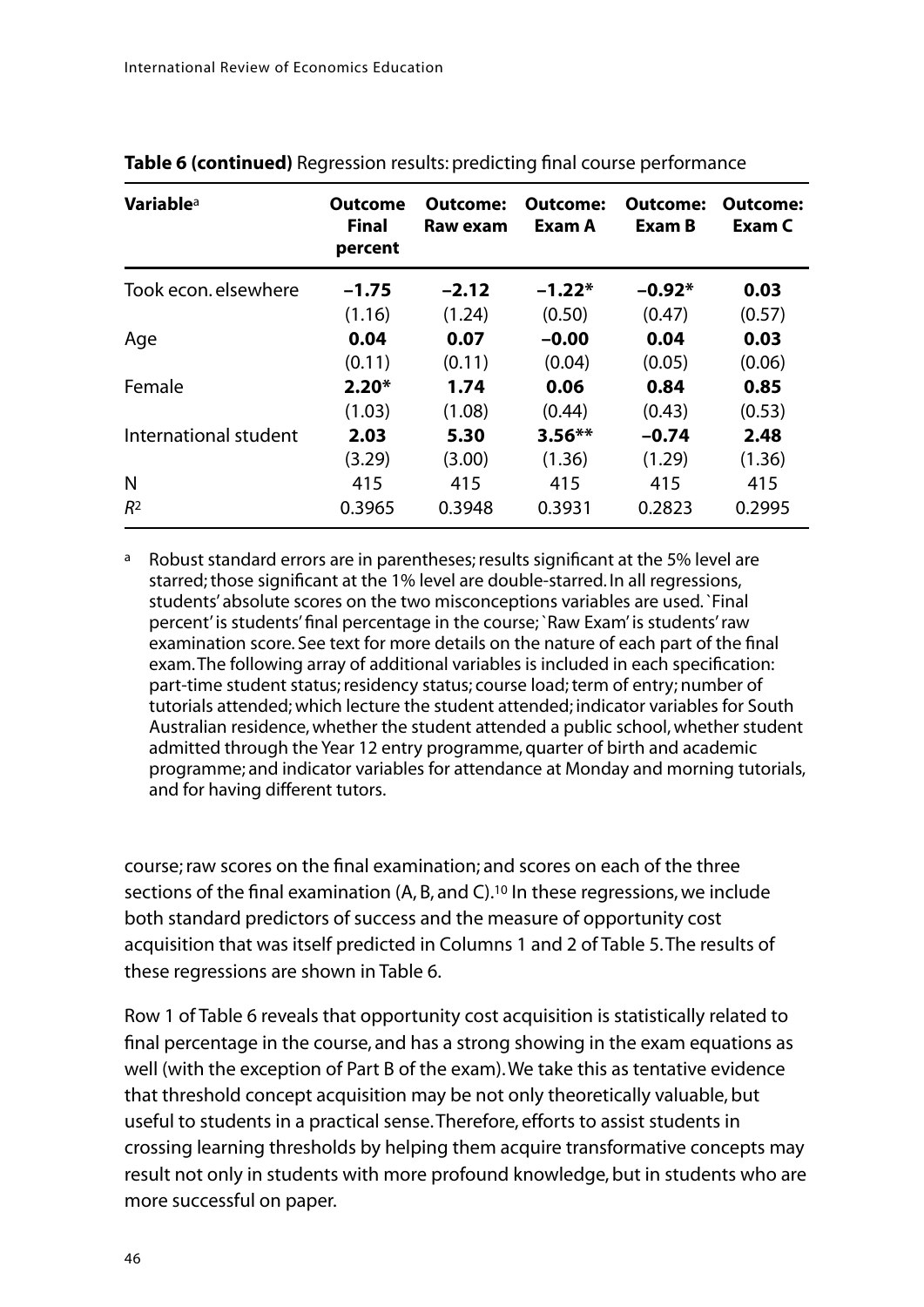Despite their lower threshold concept acquisition, as estimated in Table 5, international students are estimated to do better on the exam overall than noninternational students (a result driven by international students' higher performance on Part A of the exam). Given that Part A is designed to assess basic core concepts taught in the course using multiple-choice questions, this result suggests that English language ability may be a driver of student success and that multiple choice questions remove or diminish language barriers for international students. It may also be suggestive that these same students are less comfortable with questions requiring an argued response. Further work is necessary to isolate the reason(s) for this finding.

A few other results from Table 6 are worth mentioning, although they do not bear directly on the notion of threshold concepts. One interesting result, seen in the fourth row of this table, is that students' perceptions of what economists do are powerfully related to their final percentage in the course and to their raw exam score, and are also significantly related to their separate scores on Parts A and C of the exam. A related result is the negative estimated effect of the understanding of market forces on students' performance in Part A of the exam. Both of these variables may, in fact, be reflecting important aspects of students' preparation for learning in economics. Having a tacit understanding of what economists do may indicate a deeper acquisition of some of the personal thresholds necessary to do well in economics. Similarly, the variable 'market forces,' designed in the RoLI to reveal quite simplistic understandings of market forces, may pick up students with an overly simplistic view of how markets and economies work, which may in turn bode poorly for more nuanced learning.These issues are discussed in more detail in Shanahan and Meyer (2001a).

Students who have taken economics elsewhere are estimated to do worse in Parts A and B of the exam – a result that may seem surprising. However, this may indicate an important difference between the ways in which economics is taught in high school or technical colleges, and the way in which it is taught at university; and/or, it may reflect a too-casual attitude on the part of students who think they will do well due to previous exposure to the discipline, and as a consequence do not prepare for the exam as thoroughly as others.

Finally, students' expectations of success in the course are related to their performance in Part C of the exam, and to their final percentage in the course but not to performance in either Part A or Part B of the exam.This may be due to the fact that these students are more prepared to acquire the more comprehensive learning in the course that helps them succeed on the portions of course assessment that reward holistic knowledge (in particular, essays). Note, however,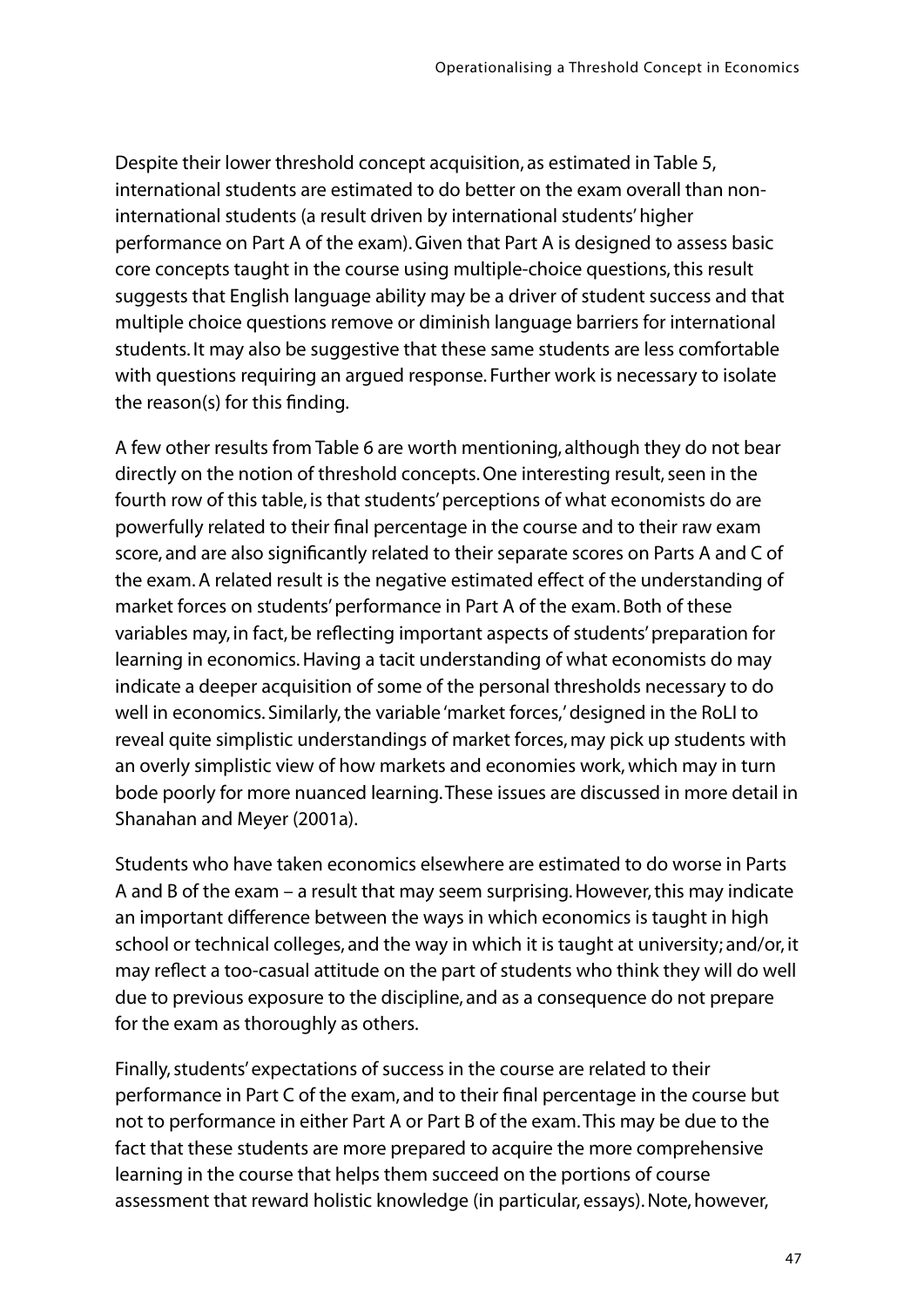that expectations had no role in determining the acquisition of opportunity cost. Perhaps breadth, rather than (necessarily) depth, of learning is what these students are particularly ready to accept. Alternatively, expectations of success may be correlated with underlying characteristics, such as writing ability, which are best reflected in essay questions.

Finally, it is worth commenting on the difference between focusing on opportunity cost measures and traditional measures of success.Taken together,Tables 4, 5 and 6 first suggest that there is a positive association between examination success and a student's level of understanding of the concept of opportunity cost at both the start and end of the course.

Further, we can observe how levels and changes in students' articulation of opportunity cost (measured via multiple choice questions) are affected by prior knowledge, just as are more traditional measures of success (e.g. examination results).To the extent that the examination results reveal students' acquisition of fundamental concepts in economics, these results are both expected and pleasing. Nonetheless, it is also true that to date, traditional methods of assessment have not explicitly aimed to assess threshold concept acquisition, but instead often demand a broader ability to absorb, reflect upon and apply such concepts in new contexts.

This necessarily makes the statistical link between threshold concepts and traditional success measures comparatively weak (and helps to explain why many variables which are estimated to impact on exam success are not estimated to impact on threshold concept acquisition, or even are estimated to impact on it in the opposite direction – e.g. international student status).This also suggests a fruitful area for future research: an exploration of the correlation or qualitative congruence between traditional measures of student learning and students' acquisition of threshold concepts.

# Conclusion

The present paper has attempted to operationalise the notion of threshold concepts, by explicitly measuring students' acquisition of one particular concept using readily available multiple choice question responses. Our results indicate that the acquisition of the threshold concept of opportunity cost is determined more by students'background and preferences than by what happens in the classroom. Prior experience and prior knowledge matter.We further provide evidence that students' final performance in the course is weakly related to their acquisition of this key threshold concept during the course of the semester.The weakness of this relationship may provide some evidence for the proposition put forth by Davies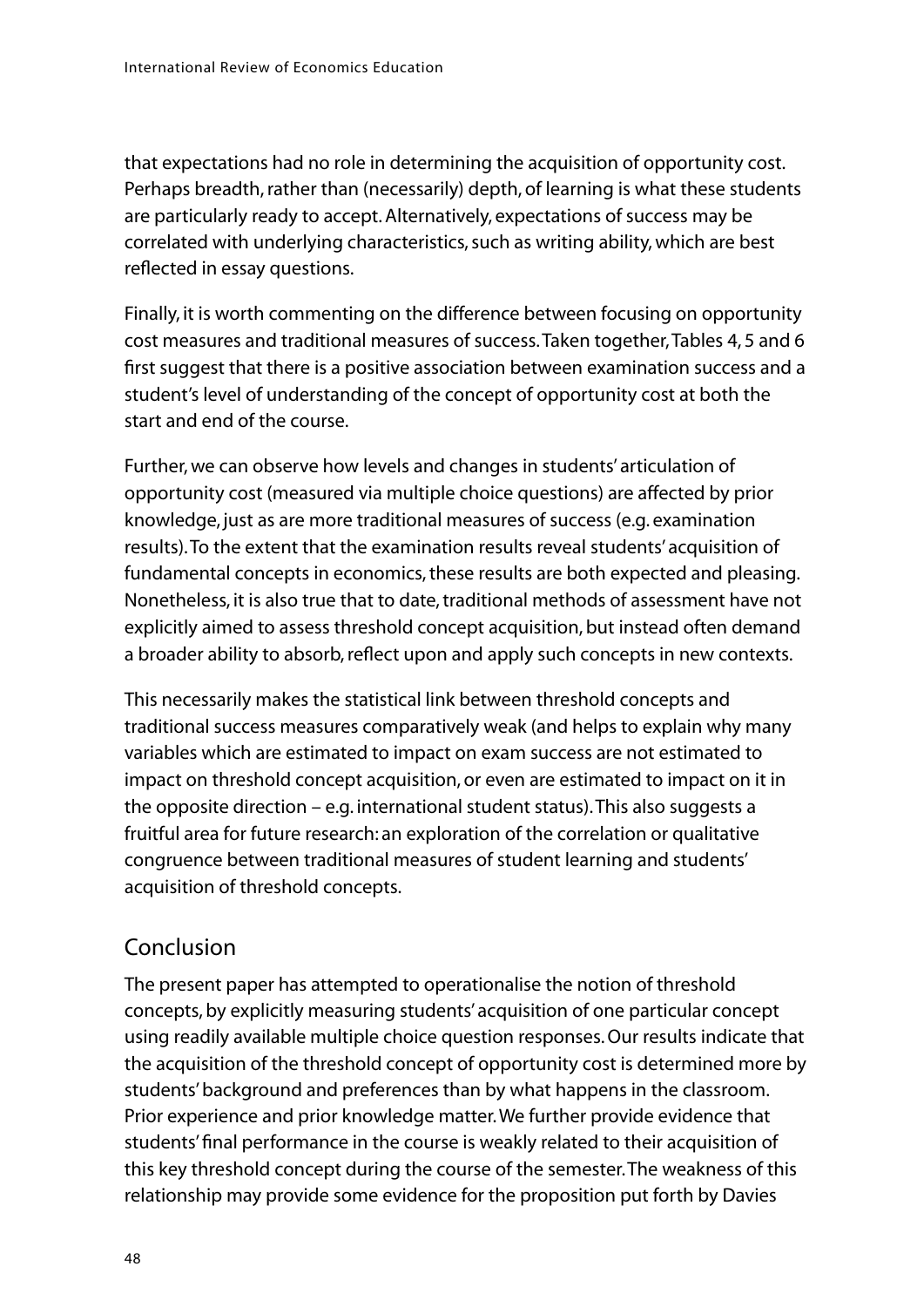and Mangan (2006) that a single discipline-based threshold concept is nested within other concepts and that students must have progressed through these to demonstrate progress through the discipline- based concept. More disturbing, these results are consistent with a view outlined in Shanahan and Meyer (2006) that current assessment practices may be more inclined to select students whose prior conceptions are compatible with the discipline, rather than to assist in reorienting students' misconceptions over the course of a semester. It may also be consistent with the view that one semester is insufficient time to alter such misconceptions.

Our results are tentative, primarily due to the way in which we construct our measures of opportunity cost acquisition and this highlights the need for better measures.The limitations of using an instrument designed initially to examine core concepts, and here reapplied to threshold concepts, are acknowledged.While we do detect significant variation in students' abilities to acquire the concept of opportunity cost, the variation in our constructed measures is likely to contain measurement error.We show that using more conventional learning outcome measures, standard achievement predictors are estimated to have significant effects – whereas many do not when using our measures of the growth in opportunity cost understanding.We hope that these results motivate other researchers to put more effort into the development of tractable, reliable measures of student acquisition of threshold concepts, and thus better map the patterns in students'passage through basic portals in economics.

Our initial work in this area suggests to us that any attempt to design multi-layered and empirically verifiable questions capable of detecting variation in liminality will prove challenging and is likely to be contested.There are a number of reasons for this, not the least of which includes practical issues, such as variation in students' language abilities; the intent of individual courses (are service courses aimed at bringing students 'through' thresholds or only 'up to them'?); curriculum content pressures (the need to introduce a certain range of concepts in a set time); and the acceptance of the profession as to the efficacy of such approaches in revealing student comprehension.

However, using a simple technique where we exploit student answers to multiple choice questions that are relevant to the particular threshold concept we consider, we are able to make some headway in bringing threshold concepts to the empirical arena. Our hope is that our efforts and similar explorations of the drivers of threshold concept acquisition, and the nature of the relationship between such acquisition and final academic success, will eventually allow educationalists working in this area to develop strategic educational policy implications designed to maximise student learning.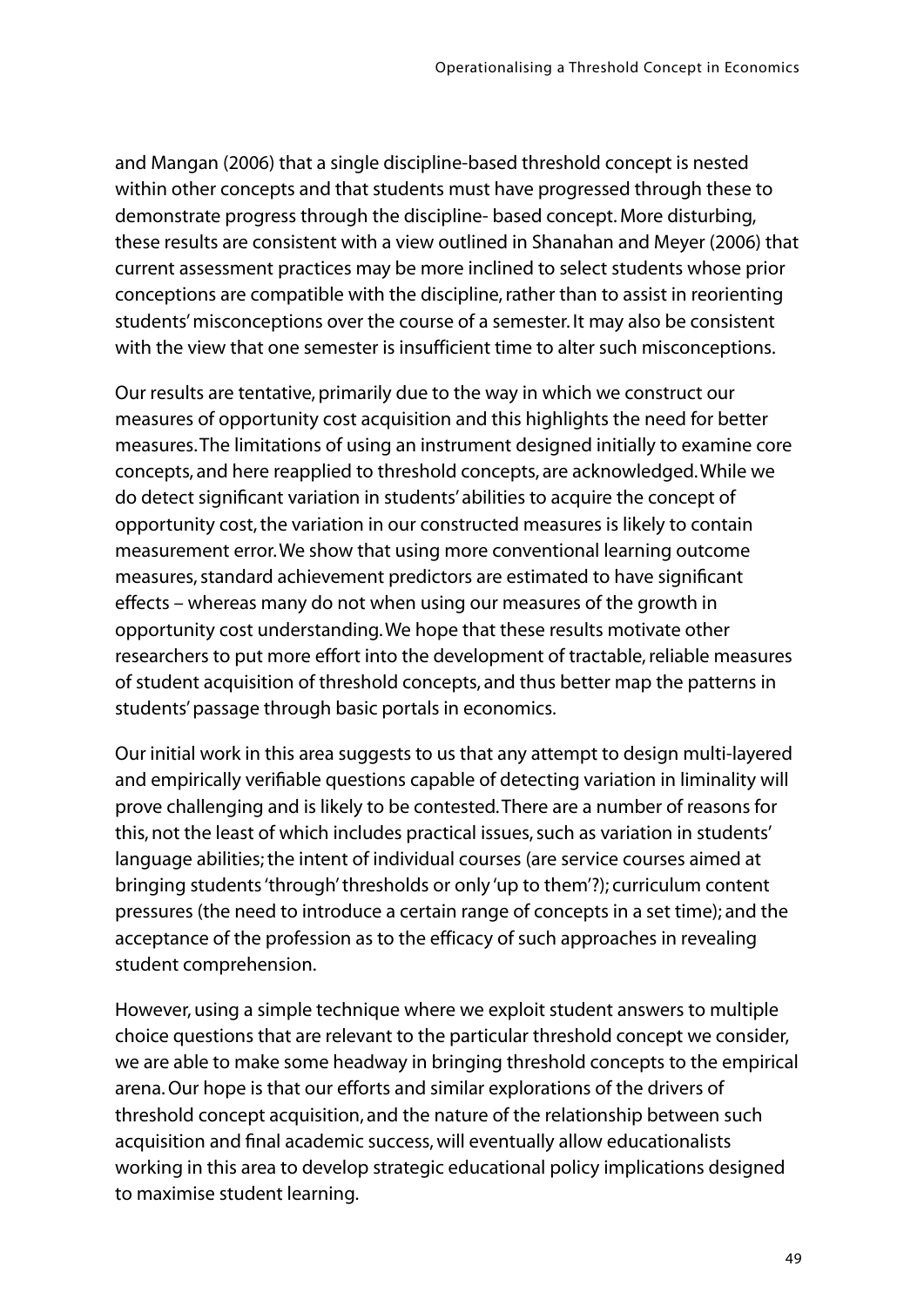# Appendix A: Opportunity cost questions – coding methodology

This appendix describes the way we coded answers to the questions on opportunity cost from the final examination and the Test of Economic Literacy (TEL).We used students' resultant scores to construct our measures of the degree of absorption of the concept, both in levels and changes. For all but one opportunity cost question, the best alternative was scored as 2, but alternative incorrect answers could be scored as either 1 (incorrect, but the response was not completely wrong) or 0 (the response given was very wrong). For the remaining question, which was less directly related to opportunity cost, the best alternative was assigned a score of 1, and the rest 0.

Two questions asked in the final exam that related to opportunity cost were used in constructing one of our measures of the stock of threshold concept knowledge.The questions and the scores we assigned each of their alternative answers are as follows.

The rationale for the law of increasing opportunity costs revolves around the fact that:

- (a) directing resources away from consumer goods involves a sacrifice of consumer satisfaction
- (b) the production of one good can only be undertaken by sacrificing the production of others
- (c) resources can be switched easily from the production of one good to the production of another
- (d) there is full employment of some resources but underemployment of others
- (e) resources are not perfectly adaptable between alternative uses.

The correct answer here is (e).The alternative responses were scored as follows:  $a = 0$ ,  $b = 1$ ,  $c = 0$ ,  $d = 0$ ,  $e = 2$ . This question involves an extension of the concept of opportunity cost, as students must combine their knowledge of that threshold concept with the concept of frictions and associated stickiness of resource allocation. However, as the second-best answer would reveal understanding of opportunity cost by itself, albeit without the additional appreciation of frictions, we believed it was worthy of one point.

You have carefully calculated your weekly budget, and you have not more than \$85 available to spend on groceries this week. At the checkout your total purchases add up to \$82.80.At that moment your three year-old daughter asks you to buy her a chocolate which costs \$2.50.Which of the following statements would you use if you wished to deny her request while at the same time teaching her about opportunity cost?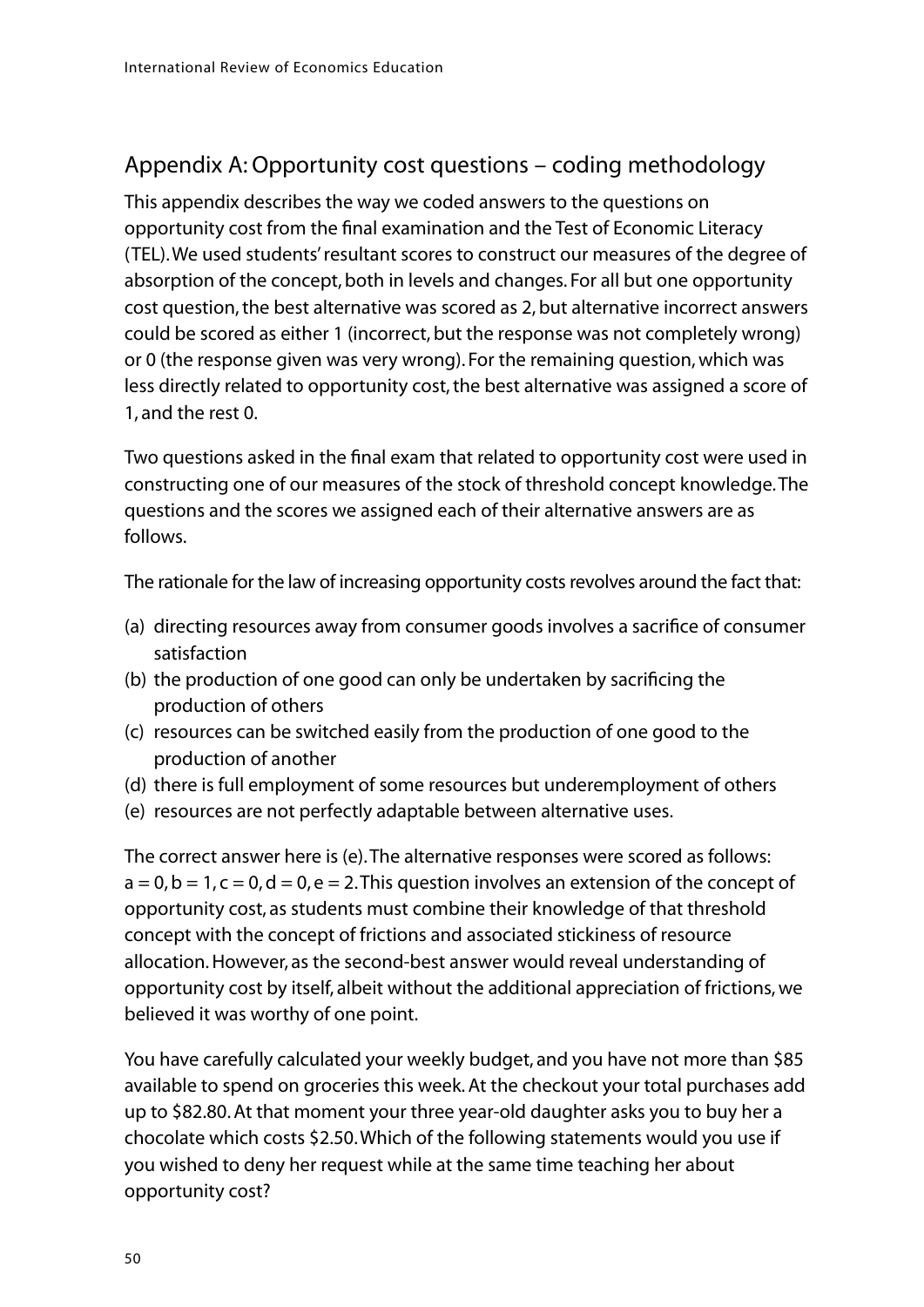- (a) 'I don't care if you stamp your feet or cry, you can't always get your way'
- (b) 'We need the money to buy vegetables'
- (c) 'You can have chocolate when you go and see Granny and Grandpa'
- (d) 'That chocolate is too expensive compared to other chocolates'
- (e) 'You've got your own money in your piggy bank'

The correct answer here is (b). The alternative responses were scored as follows:  $a = 0$ .  $b = 2$ ,  $c = 0$ ,  $d = 1$ ,  $e = 0$ . The concept of opportunity cost is here juxtaposed with several other concepts, not all of them economic.The economics-relevant ideas that appear include opportunity cost, discounting and operation within a budget constraint.To choose the best answer, students must separate the notion of being on a production (or, in this case, consumption) possibility frontier from the concept of opportunity cost. However, as there is a connection between the two concepts, we decided to award one point for grasping the notion of budgets and least-cost choice.

Three questions from the TEL were also used to reveal a student's understanding of opportunity cost. Because these questions were posed both at the start and at the end of the course, we are able to use responses to these questions to construct measures of both the stock of students' knowledge at both time periods and the change in their knowledge across the course of the semester.The questions and the methodology we used to assign scores to each of their alternative answers are as follows. Note that these questions are standard in the discipline. In order not to compromise their future usability, only the scoring method and not the correct answers are given here.

Question 1.The opportunity cost of a new public high school is the

- (a) money cost of hiring teachers for the new school
- (b) cost of constructing the new school at a later date
- (c) change in the annual tax rate to pay for the new school
- (d) other goods and services that must be given up for the new school.

The best answer here was allocated a score of 2.The next-best answer was allocated a score of 1, and the remaining two answers a score of zero each.

When a nation's human and material resources are fully employed, more of any one product

- (a) can be produced only if private enterprise does so rather than the government
- (b) can be produced only if there is less production of other goods
- (c) can be produced only if there is a general decrease in prices
- (d) cannot be produced.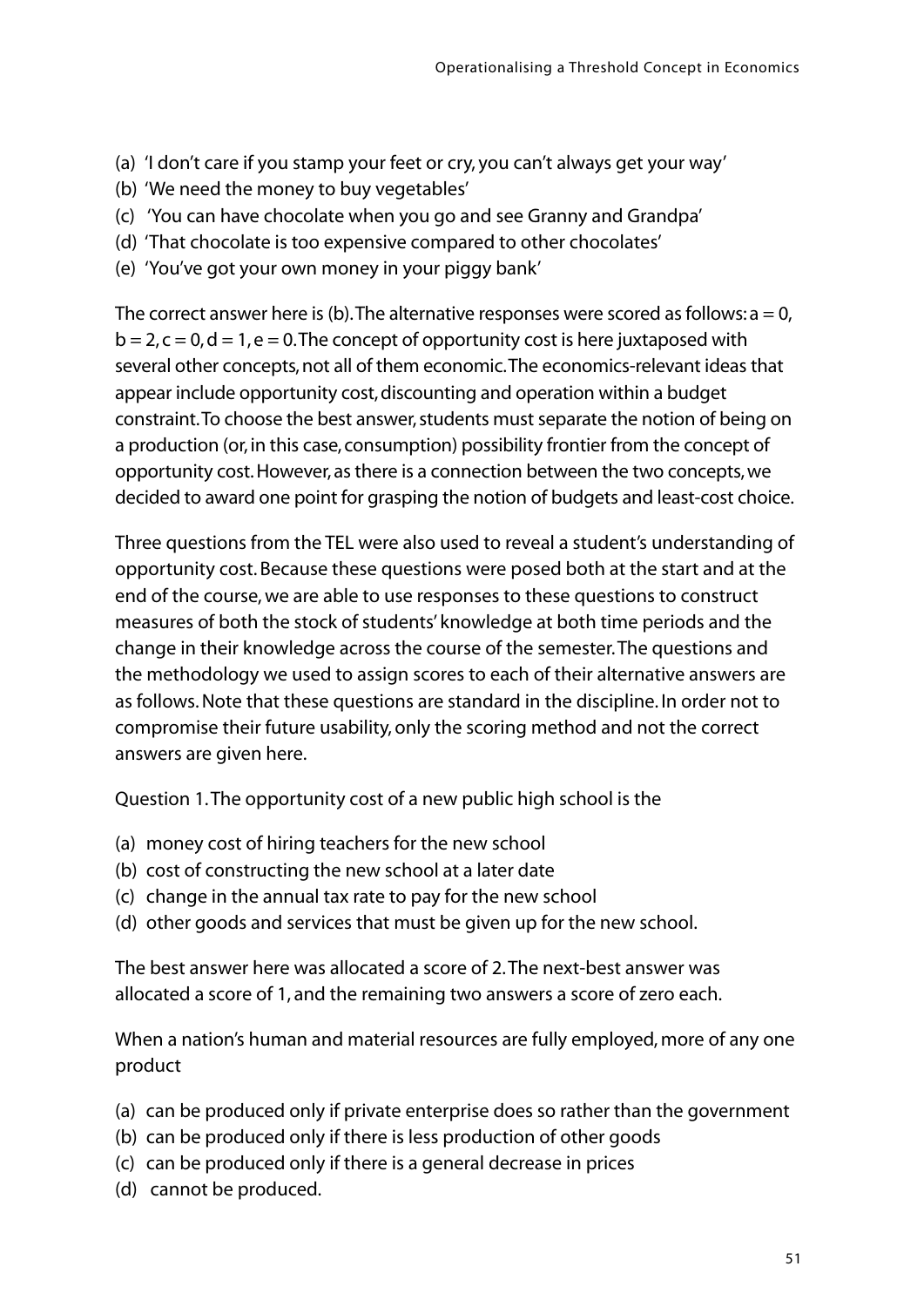The best answer here was allocated a score of 2.The next-best answer was allocated a score of 1 and the remaining two answers a score of zero each.

If Britain has a comparative advantage over France in the production of cars, then

- (a) the opportunity cost of producing cars is Britain is lower than in France
- (b) the opportunity cost of producing cars in Britain is higher than in France
- (c) there are no gains from specialisation and trade in cars between Britain and France
- (d) only Britain will gain from specialisation and trade in cars between Britain and France

The correct answer here was allocated a score of 1, and the remaining three answers a score of zero each.

## Appendix B: Use of regression

This appendix provides the results of various testing procedures aimed at gauging whether linear regression and the conventional testing we apply to our regression results are appropriate in our data context.

First, we show histograms of our five primary outcome variables, labelled 'OC difference:TEL,''OC level: Exam,''OC level: Last TEL,''Final Percent' and 'Raw Exam' in the paper, with overlaid normal curves in all graphs.While these variables (and three out of five of their residuals after estimation) do not pass strict statistical tests for normality, we feel that using a more complicated estimation procedure, such as tobit, Poisson regression, quantile regression, or kernel estimation would have serious implications for ease of interpretation given our goals and our target audience. Further, lack of normality does not imply that the coefficient estimates we obtain are unbiased or inconsistent, and our standard errors are still valid asymptotically, even if our dependent variables are not exactly normally distributed (for further information, see Chapter 5 of Wooldridge (2006)).This is the primary reason that even variables that do not pass tests for strict normality are frequently regressed linearly in applied social science.

Finally, we also check for omitted variables (using the Ramsey RESET test) and outliers.We find no evidence of outliers, and eight out of nine of our reported regressions pass the Ramsey RESET test at the 5% level. Variance inflation factors are less than 10 for all independent variables in every regression and all standard errors reported in this paper are robust to heteroskedasticity of unknown form.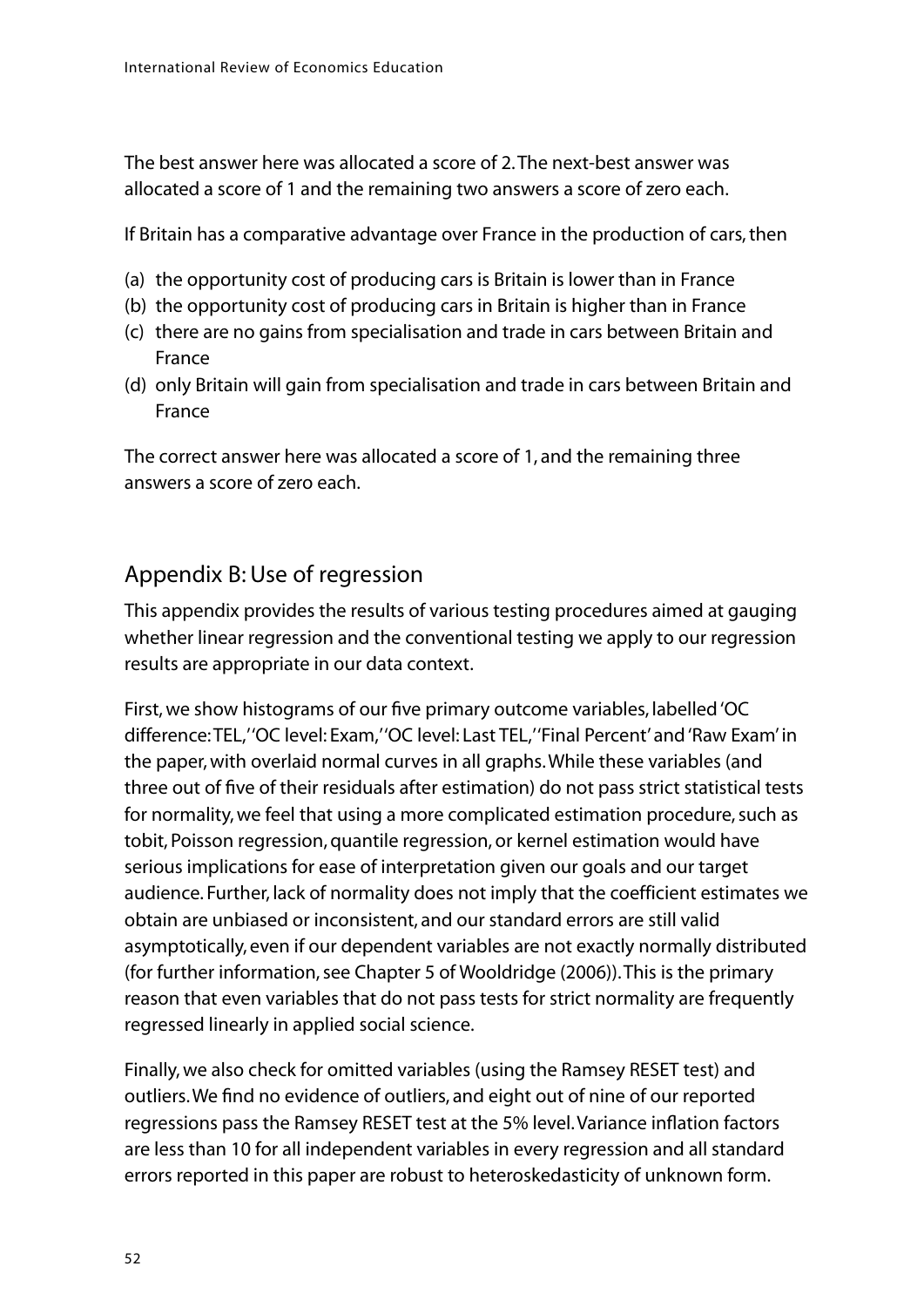

**Figure 1.** Histogram of outcome 1

**Figure 2.** Histogram of outcome 2

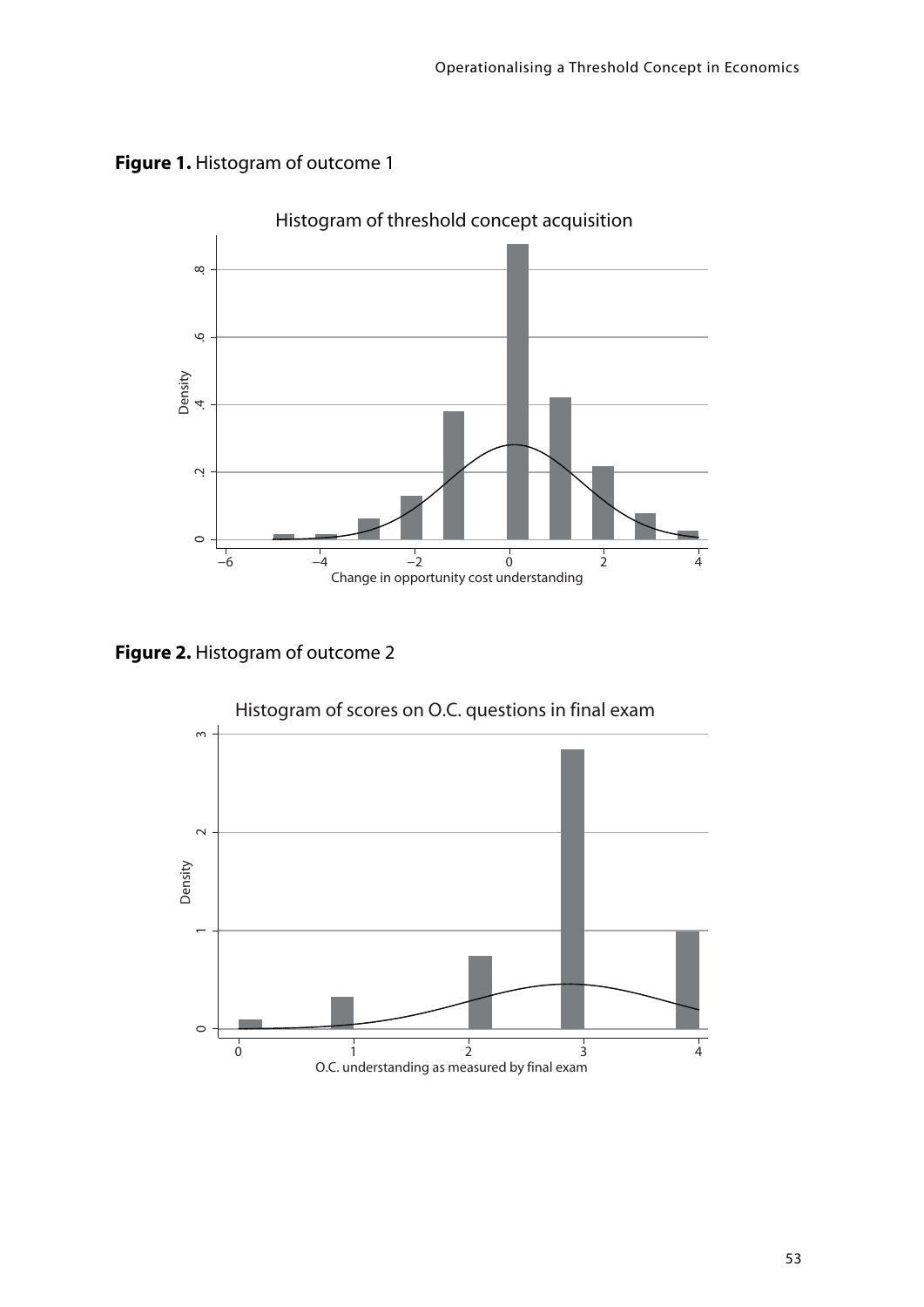**Figure 3.** Histogram of outcome 3



**Figure 4.** Histogram of outcome 4

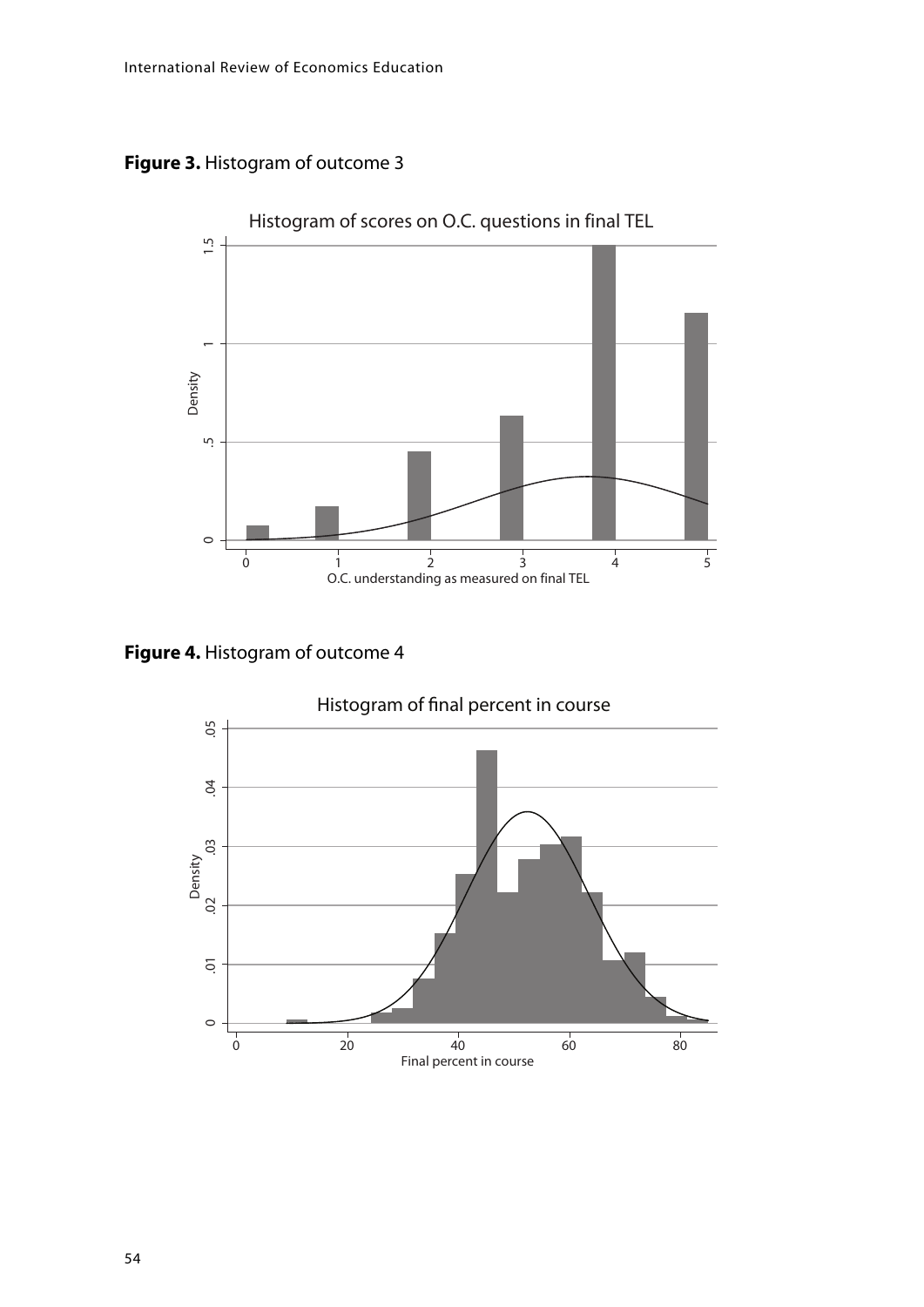

**Figure 5.** Histogram of outcome 5

## References

Beck, K. and Krumm, V. (1991) 'Economic literacy in German speaking countries and the United States: First steps to a comparative study', *Economia*, 1(1), 17–23.

Becker, W. E. and Watts, M. (2001) 'Teaching methods in US undergraduate economics courses',*Journal of Economic Education*, 32(3), 269–280.

Buckles, S. and Siegfried, J. J. (2006) 'Using multiple choice questions to evaluate in-depth learning of economics',*Journal of Economic Education*, 37(1), 48–57.

Davies, P. and Mangan, J. (2007).'Recognising threshold concepts: An exploration of different approaches', *Studies in Higher Education* 32 (6). Forthcoming.

Eatwell, J., Milgate, M. and Newman, P. (1998) *The New Palgrave: A Dictionary of Economics*, MacMillan Reference, London.

McKenna, K. (1994) 'High school economics in Australia', in W.Walstad (ed.),*An International Perspective on Economic Education*, Kluwer Academic Publishers, 219–232.

Meyer,J.H. F. and Land, R. (2003) 'Threshold concepts and troublesome knowledge: linkages to thinking and practising within the disciplines', in C. Rust (ed.), *Improving Student Learning: Ten Years On*,Oxford, 431–443.

Meyer, J. H. F. and Land, R. (2006) 'Threshold concepts and troublesome knowledge: Issues of liminality', in J. H. F. Meyer and R. Land (eds),*Overcoming Barriers to Student Understanding: Threshold concepts and troublesome knowledge*, Routledge, London, 19–32.

Meyer, J. H. F. and Shanahan, M. P. (2002) 'On variations in conceptions of "price" in economics',*Higher Education*, 43, 203–225.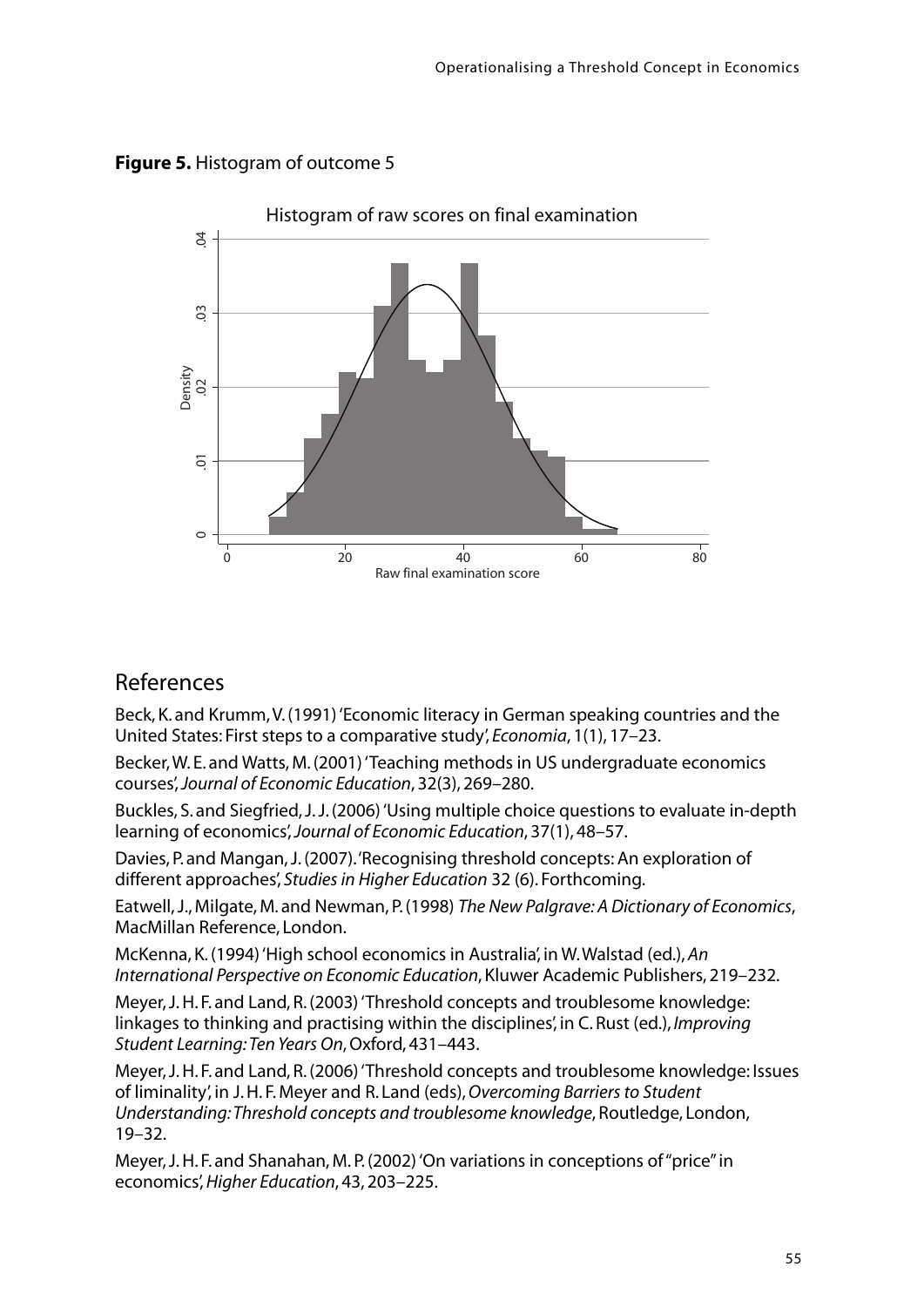Perkins, D. (1999) 'The many faces of constructivism', *Educational Leadership*, 57(3), 6–11.

Shanahan, M. P. and Meyer, J. H. F. (2001a) 'A student learning inventory for economics based on the students' experience of learning literature',*Journal of Economic Education*, 32(3), 259–268.

Shanahan, M. P. and Meyer, J. H. F. (2001b) 'A triangulated approach to the modelling of learning outcomes in first-year economics',*Higher Education Research and Development*, 20(2), 127–145.

Shanahan, M. P. and Meyer, J. H. F. (2003) 'Measuring and responding to variation in aspects of students' economic conceptions and learning engagement in economics', *International Review of Economics Education*, 1, 9–35.

Shanahan, M. P. and Meyer, J. H. F. (2006) 'The troublesome nature of a threshold concept in Economics', in J. H. F. Meyer and R. Land (eds),*Overcoming Barriers to Student Understanding: Threshold concepts and troublesome knowledge*, Routledge, London, 100–114.

Whitehead, D. J. and Halil,T. (1991) 'Economic literacy in the United Kingdom and the United States: A comparative study',*Journal of Economic Education*, 22(2), 101–110.

Wooldridge, J. M. (2006). *Introductory Econometrics: A Modern Approach*,Thomson South-Western, Mason, Ohio.

### **Notes**

- 1 Ideally, multiple choice questions designed to assess variation in the acquisition of threshold concepts should be statistically robust and theoretically sound.To help achieve this, the alternatives in any question should be built and graded on empirically valid and consistent grounds, while the context of such alternatives should also permit the examiner to detect possible underlying reasons why an incorrect alternative has been selected. For example, the alternatives could be based upon categories of `troublesome knowledge' (Perkins, 1999).
- 2 We are grateful to Professor Bill Walstad for advice and assistance in using this instrument.
- <sup>3</sup> Most control variables are coded into indicator variables (e.g. 'Have you studied economics elsewhere?'  $= 0$  (no) or 1 (yes)) for inclusion in the descriptive analysis and regressions reported in the present paper. Student age is, however, included as a continuous variable, as is TEL score.
- 4 Note that as our data include all students who participated in the course at the various points of observation reported in Table 1, the only possible source of over- or under-sampling that we face is students'own non- attendance at tutorials or nonparticipation in other course activities.
- <sup>5</sup> A third outcome measure we consider is students' scores on the questions appearing on the final iteration of the TEL that are relevant to opportunity cost. However, as this measure in mechanically correlated with our measure of growth in opportunity cost knowledge, we do not focus on this measure (although we do show one regression to predict it, in Column 4 of Table 5).
- 6 A comprehensive list of the covariates for which we require non-missing observations is provided is the footnote to Table 5.
- *7* Intuitively, the first of these correlations can be thought of as due to the fact that scoring highly on the initial TEL leaves well-prepared students little room for